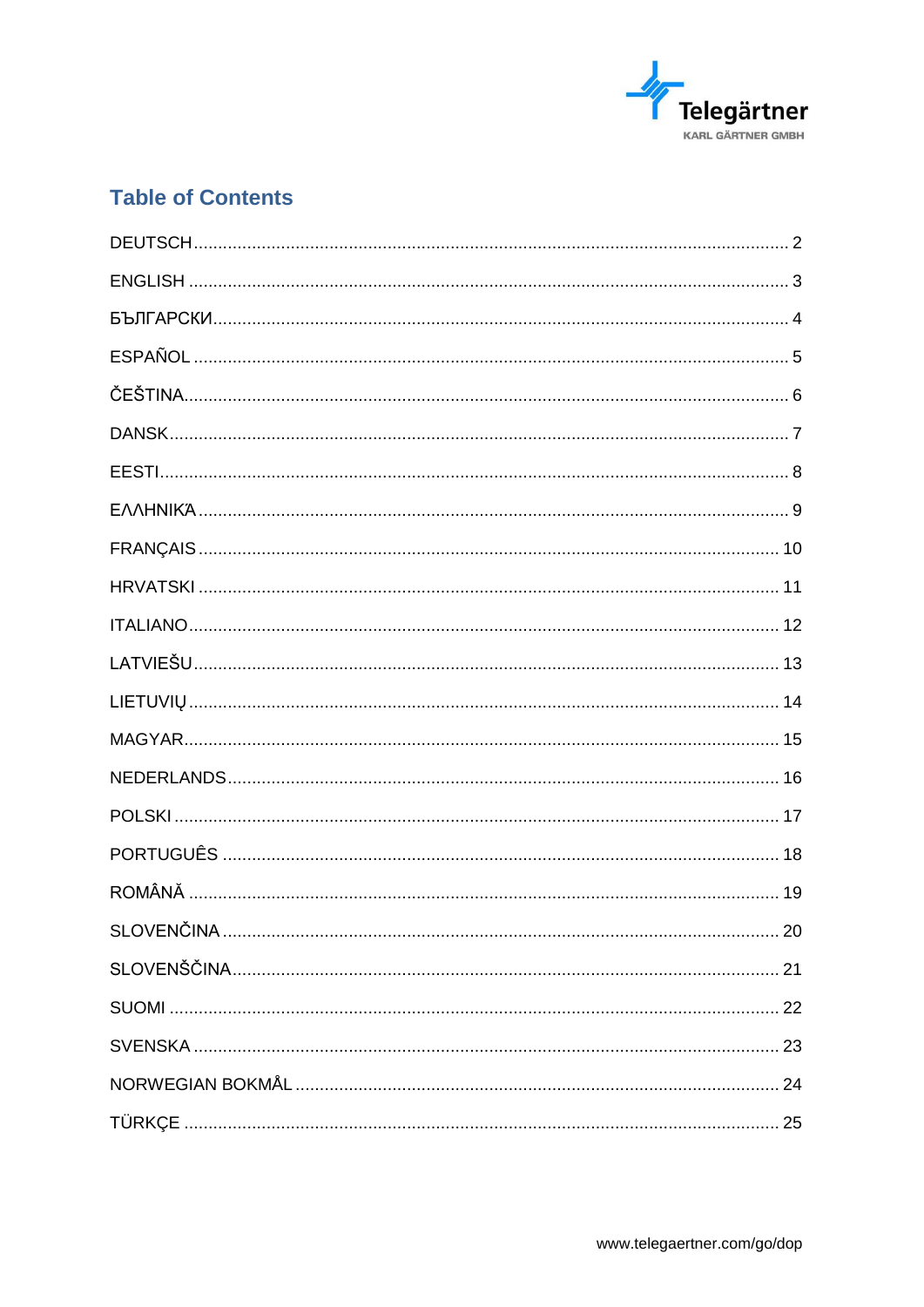

# <span id="page-1-0"></span>**LEISTUNGSERKLÄRUNG**

### **Nummer: T00016A0071**

**Eindeutiger Kenncode des Produkttypes:** L02002A0036, L02002B0036, L02002C0036

| Verwendungszweck: Kommunikation in Gebäuden und anderen Bauwerken, mit dem Ziel, die |
|--------------------------------------------------------------------------------------|
| Entstehung und Ausbreitung von Feuer und Rauch zu begrenzen.                         |

- **Hersteller**: Telegärtner Karl Gärtner GmbH Lerchenstraße 35 71144 Steinenbronn Deutschland
- **Notifizierte Stelle:** 0199

**Harmonisierte Norm:** EN 50575:2014 + A1:2016

#### **Erklärte Leistungen:**

| <b>Wesentliche Merkmale</b> | Leistung | <b>AVCP</b> |
|-----------------------------|----------|-------------|
| Brandverhalten              | Eca      | System 3    |
| Gefährliche Stoffe          | NPD.     |             |

Die Leistung des vorstehenden Produkts entspricht der erklärten Leistung / den erklärten Leistungen.

Für die Erstellung der Leistungserklärung im Einklang mit der Verordnung (EU) Nr. 305/2011 ist allein der obengenannte Hersteller verantwortlich.

Unterzeichnet für den Hersteller und im Namen des Herstellers von:

Frank Reich - Head of Business Unit DataVoice

in Steinenbronn am 23.05.2017

han Keit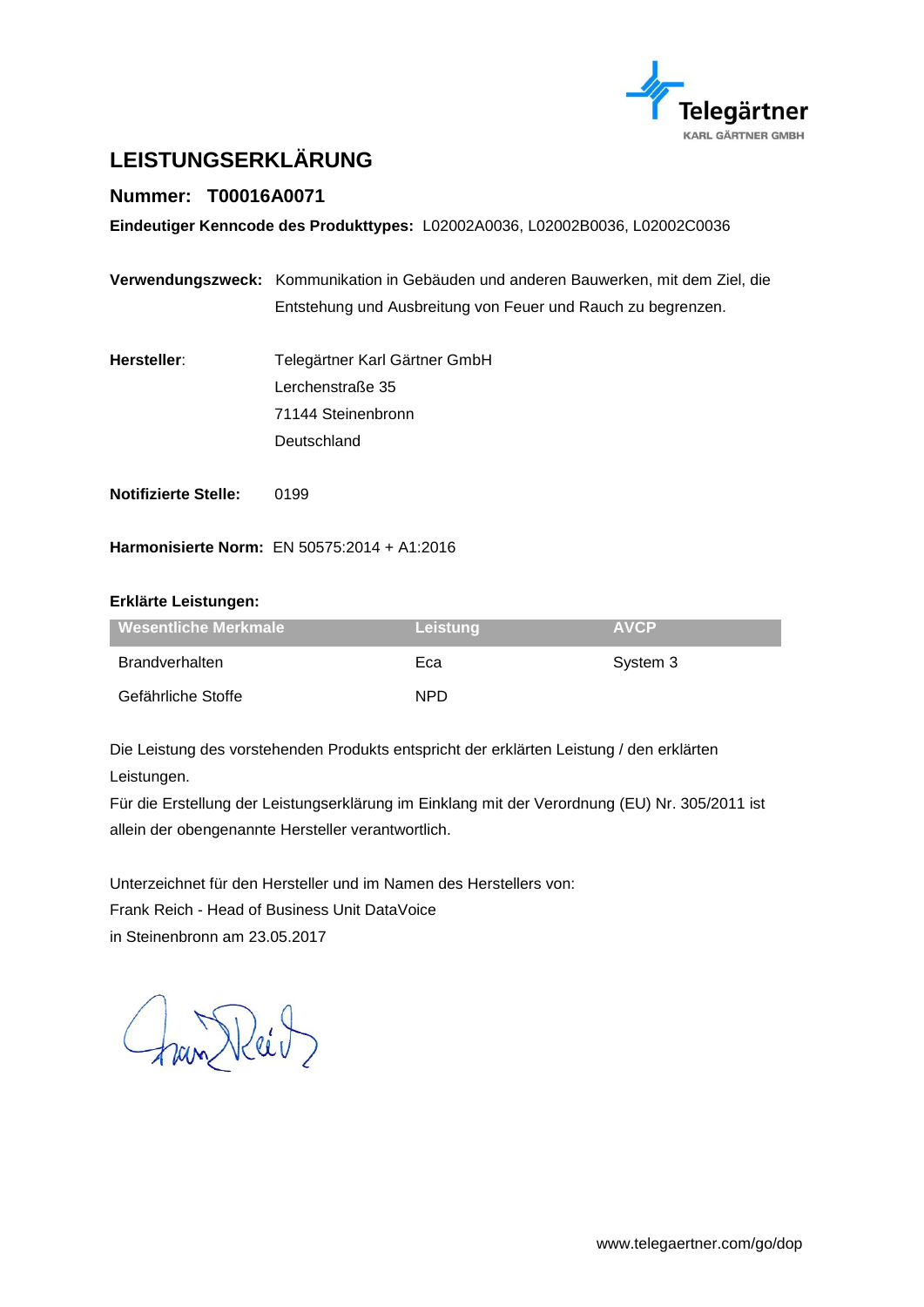

# <span id="page-2-0"></span>**DECLARATION OF PERFORMANCE**

### **No: T00016A0071**

**Unique identification code of the product-type:** L02002A0036, L02002B0036, L02002C0036

- **Intended use:** Communications in buildings and other civil engineering works with the objective of limiting the generation and spread of fire and smoke
- **Manufacturer**: Telegärtner Karl Gärtner GmbH Lerchenstraße 35 71144 Steinenbronn Germany
- **Notified body:** 0199

**Harmonized standard:** EN 50575:2014 + A1:2016

#### **Declared performances:**

| <b>Main features</b>  | <b>Performance</b> | <b>AVCP</b> |
|-----------------------|--------------------|-------------|
| Reaction to Fire      | Eca                | System 3    |
| Dangerous substances: | NPD.               |             |

The performance of the product identified above is in conformity with the set of declared performance/s.

This declaration of performance is issued, in accordance with Regulation (EU) No 305/2011, under the sole responsibility of the manufacturer identified above.

Signed for and on behalf of the manufacturer by: Frank Reich - Head of Business Unit DataVoice in Steinenbronn at 23.05.2017

ram Keit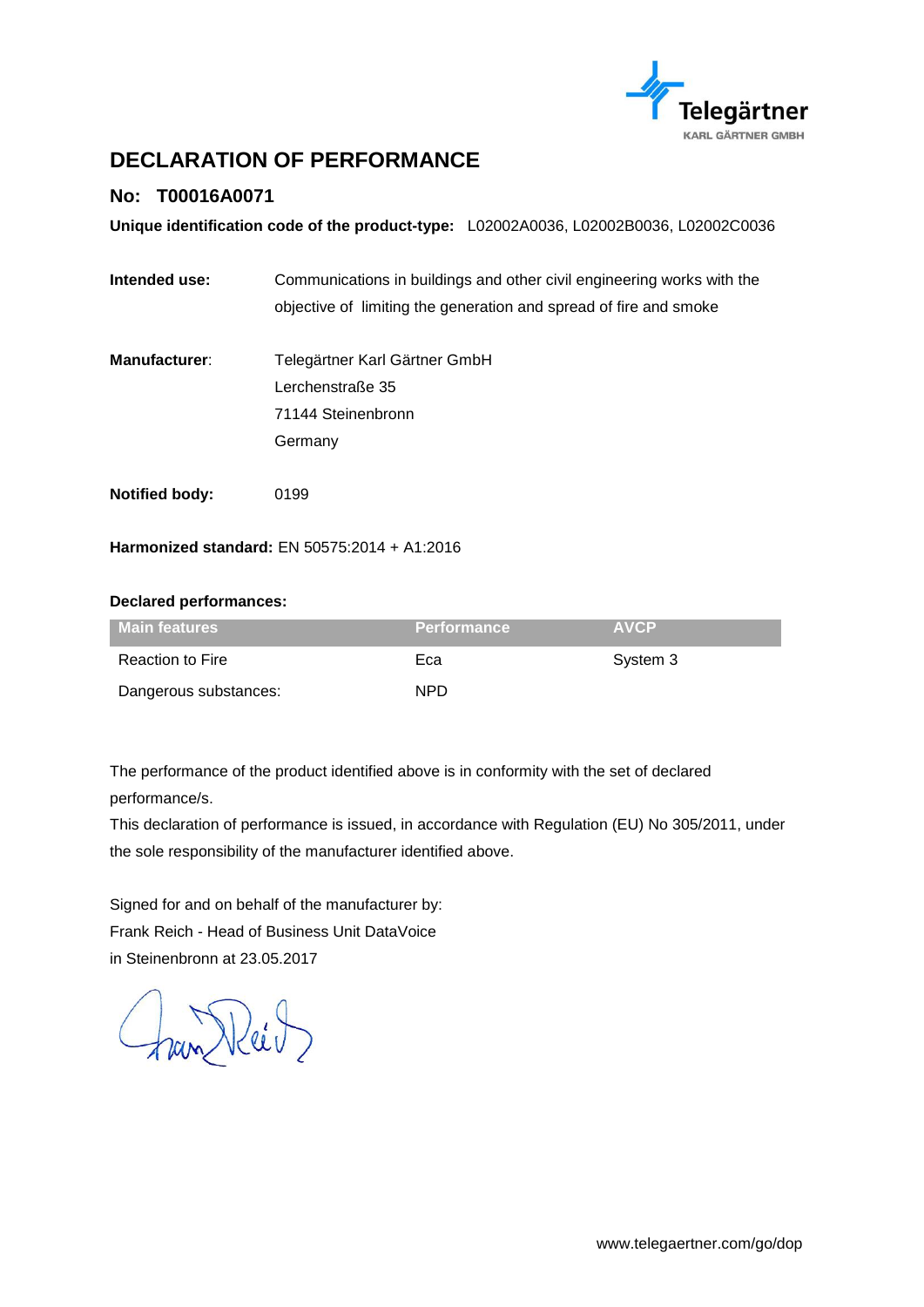

# <span id="page-3-0"></span>**ДЕКЛАРАЦИЯ ЗА ЕКСПЛОАТАЦИОННИ ПОКАЗАТЕЛИ**

### **№: T00016A0071**

**Уникален идентификационен код на типа продукт:** L02002A0036, L02002B0036, L02002C0036

| Предвидена употреба: | Комуникация в сгради и други постройки, с цел да се ограничи |
|----------------------|--------------------------------------------------------------|
|                      | възникването и разпространението на огън и дим.              |
|                      |                                                              |
| Производител:        | Telegärtner Karl Gärtner GmbH                                |
|                      | Lerchenstraße 35                                             |
|                      | 71144 Steinenbronn                                           |
|                      | Germany                                                      |
|                      |                                                              |

#### **Нотифициран орган/органи:** 0199

**Хармонизиран стандарт** EN 50575:2014 + A1:2016

#### **Декларирани експлоатационни показатели:**

| Основни характеристики      | <b>МОШНОСТ</b> | Система AVCP |
|-----------------------------|----------------|--------------|
| Реакция на огън             | Eca            | System 3     |
| Отделяне на опасни вещества | NPD.           |              |

Експлоатационните показатели на продукта, посочени по-горе, са в съответствие с декларираните експлоатационни показатели.

Настоящата декларация за експлоатационни показатели се издава в съответствие с Регламент (ЕС) № 305/2011, като отговорността за нея се носи изцяло от посочения по-горе производител.

Подписано за и от името на производителя от: Frank Reich - Head of Business Unit DataVoice в Steinenbronn на 23.05.2017

Fran Reil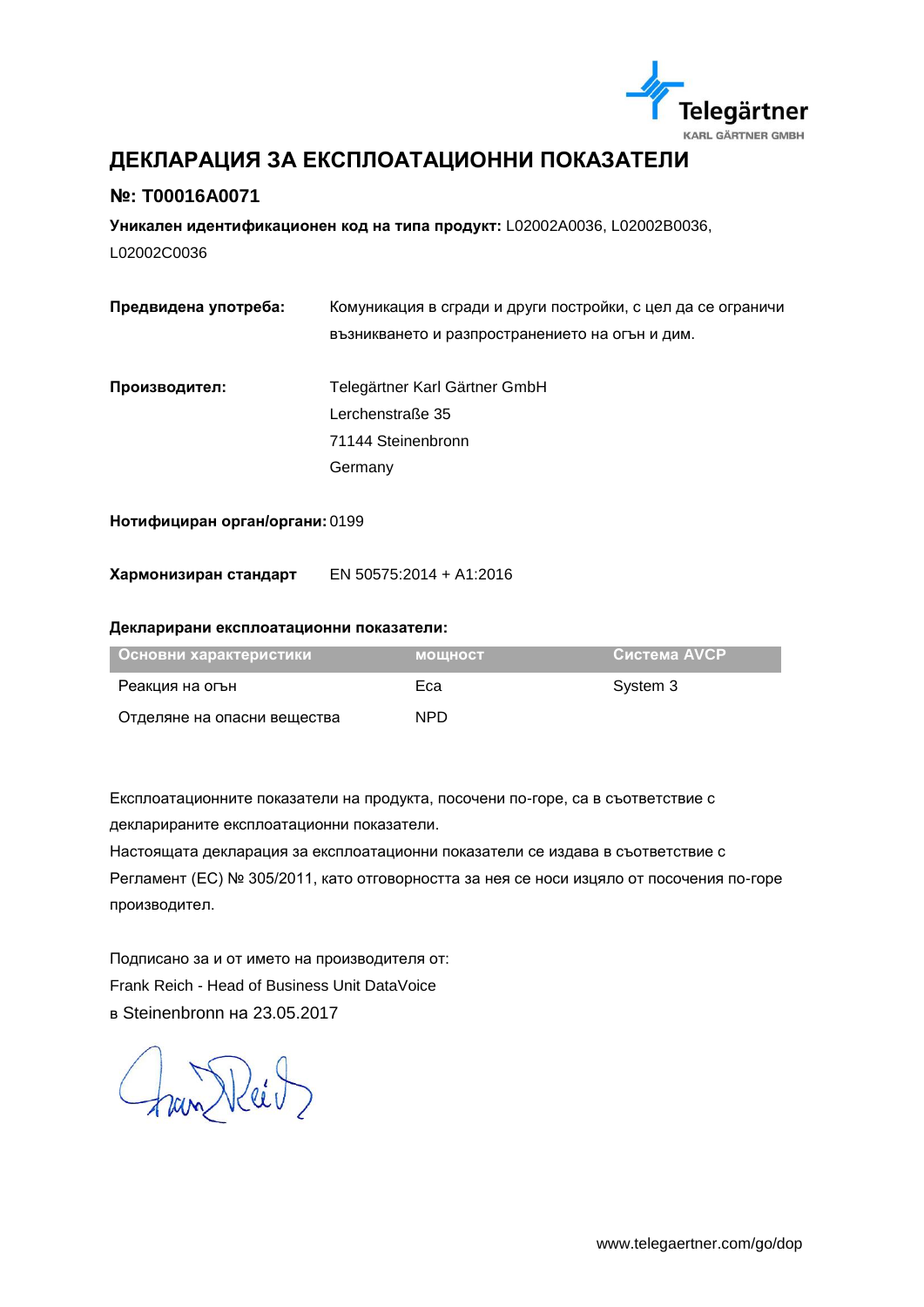

# <span id="page-4-0"></span>**DECLARACIÓN DE PRESTACIONES**

### **n o : T00016A0071**

**Código de identificación única del producto tipo:** L02002A0036, L02002B0036, L02002C0036

| <b>Usos previstos:</b>         | Comunicación en edificios y otras obras, con el objetivo de limitar la |  |
|--------------------------------|------------------------------------------------------------------------|--|
|                                | generación y la propagación de fuego y humo.                           |  |
|                                |                                                                        |  |
| <b>Fabricante:</b>             | Telegärtner Karl Gärtner GmbH                                          |  |
|                                | Lerchenstraße 35                                                       |  |
|                                | 71144 Steinenbronn                                                     |  |
|                                | Germany                                                                |  |
|                                |                                                                        |  |
|                                |                                                                        |  |
| <b>Organismos notificados:</b> | 0199                                                                   |  |
| Norma armonizada:              | EN 50575:2014 + A1:2016                                                |  |
|                                |                                                                        |  |

#### **Prestaciones declaradas:**

| Características esenciales       | <b>Prestación</b> | <b>AVCP</b> |
|----------------------------------|-------------------|-------------|
| Reacción al fuego                | Eca               | System 3    |
| Emisión de sustancias peligrosas | NPD.              |             |

Las prestaciones del producto identificado anteriormente son conformes con el conjunto de prestaciones declaradas. La presente declaración de prestaciones se emite, de conformidad con el Reglamento (UE) no 305/2011, bajo la sola responsabilidad del fabricante arriba identificado.

Firmado por y en nombre del fabricante por: Frank Reich - Head of Business Unit DataVoice en Steinenbronn el 23.05.2017

han Reitz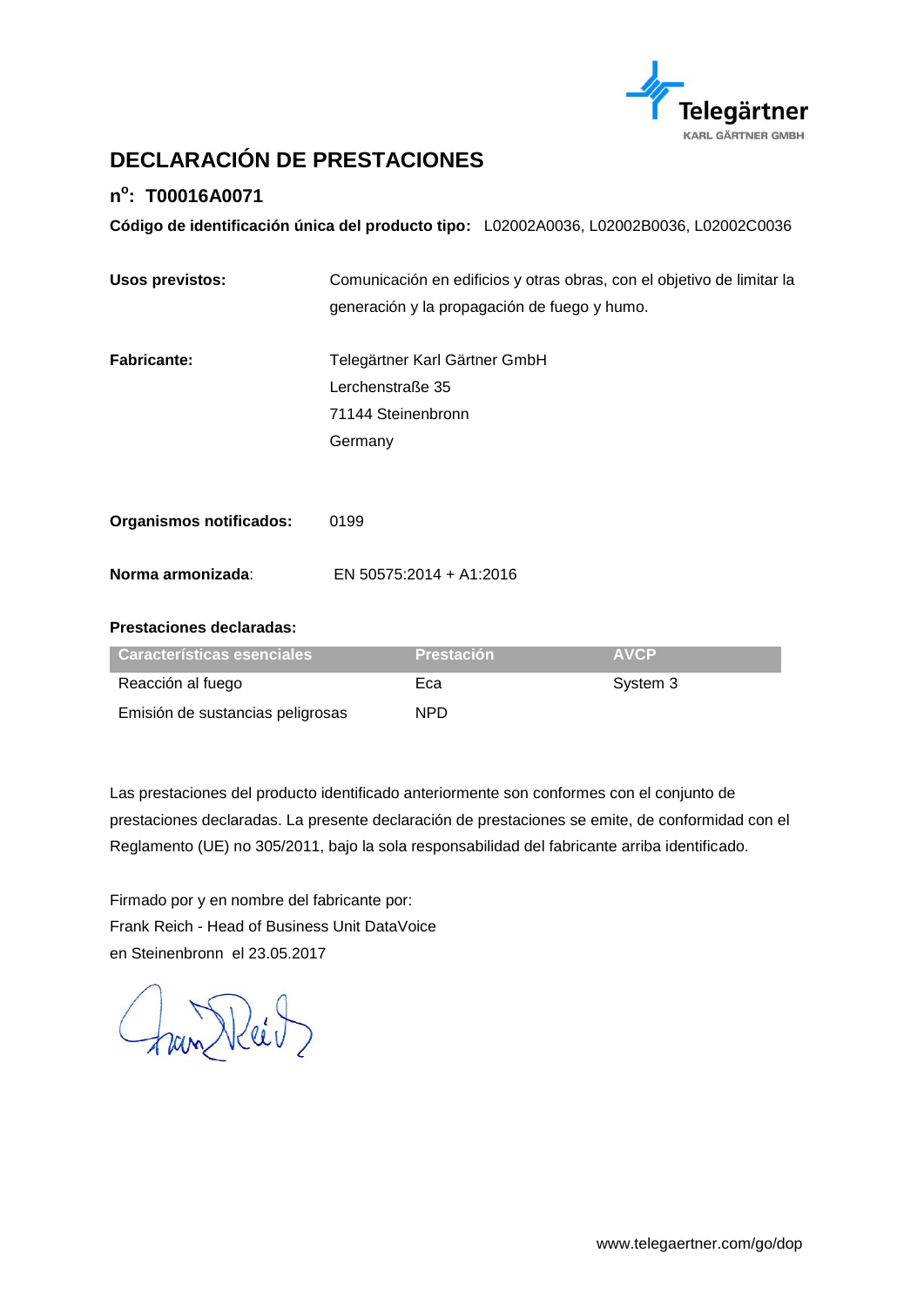

# <span id="page-5-0"></span>**PROHLÁŠENÍ O VLASTNOSTECH**

### **č.: T00016A0071**

**Jedinečný identifikační kód typu výrobku:** L02002A0036, L02002B0036, L02002C0036

| Použití:             | Komunikace v budovách a ostatních stavbách s cílem omezit vznik |  |
|----------------------|-----------------------------------------------------------------|--|
|                      | a šíření požáru a kouře.                                        |  |
| Výrobce:             | Telegärtner Karl Gärtner GmbH                                   |  |
|                      | Lerchenstraße 35                                                |  |
|                      | 71144 Steinenbronn                                              |  |
|                      | Germany                                                         |  |
|                      |                                                                 |  |
| Ohlašovatel:         | 0199                                                            |  |
| Harmonizovaná norma: | EN 50575:2014 + A1:2016                                         |  |

#### **Deklarované vlastnosti:**

| <b>Hlavní rysy</b> | <u>Vlasnosti</u> | <b>AVCP</b> |
|--------------------|------------------|-------------|
| Reakce na oheň     | Eca              | System 3    |
| Nebezpečné látky   | NPD.             |             |

Vlastnosti výše uvedeného výrobku jsou ve shodě se souborem deklarovaných vlastností. Toto prohlášení o vlastnostech se v souladu s nařízením (EU) č. 305/2011 vydává na výhradní odpovědnost výrobce uvedeného výše.

Podepsáno za výrobce a jeho jménem: Frank Reich - Head of Business Unit DataVoice v Steinenbronn, dne 23.05.2017

Joan Reil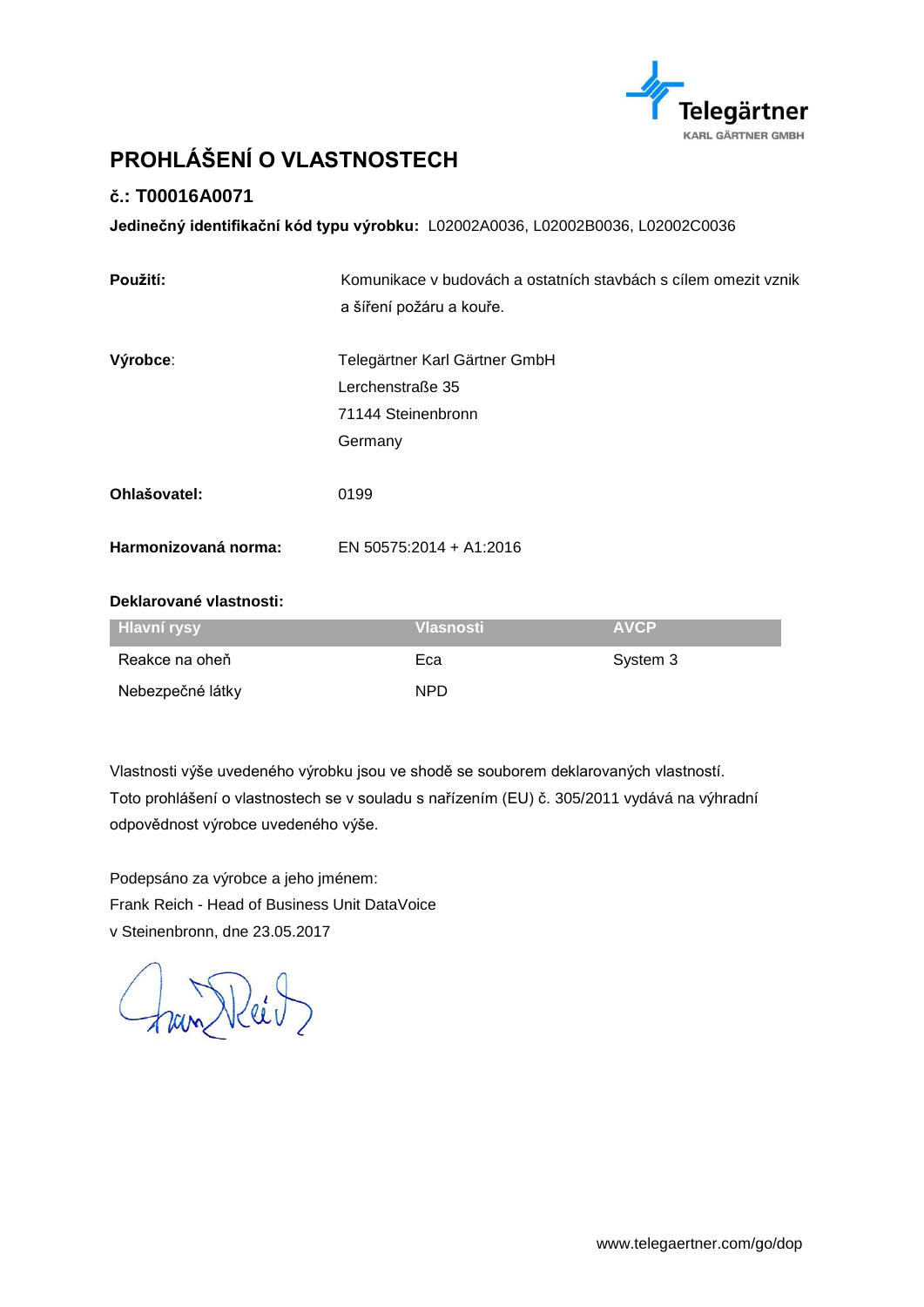

# <span id="page-6-0"></span>**YDEEVNEDEKLARATION**

### **Nr.: T00016A0071**

**Varetypens unikke identifikationskode:** L02002A0036, L02002B0036, L02002C0036

|                           | Tilsigtet anvendelse: Kommunikation i bygninger og andre bygningsværker med det formål at |  |
|---------------------------|-------------------------------------------------------------------------------------------|--|
|                           | begrænse opståen og spredning af brand og røg                                             |  |
| Fabrikant:                | Telegärtner Karl Gärtner GmbH                                                             |  |
|                           | Lerchenstraße 35                                                                          |  |
|                           | 71144 Steinenbronn                                                                        |  |
|                           | Germany                                                                                   |  |
| <b>Notificeret organ:</b> | 0199                                                                                      |  |

**Harmoniseret standard:** EN 50575:2014 + A1:2016

#### **Deklarerede ydeevner:**

| Væsentlige træk              | Ydeevne | <b>AVCP</b> |
|------------------------------|---------|-------------|
| Modstandsdygtighed ved brand | Eca     | System 3    |
| Indhold af farlige stoffer   | NPD.    |             |

Ydeevnen for den vare, der er anført ovenfor, er i overensstemmelse med den deklarerede ydeevne. Denne ydeevnedeklaration er udarbejdet i overensstemmelse med forordning (EU) nr. 305/2011 på eneansvar af den fabrikant, der er anført ovenfor.

Underskrevet for fabrikanten og på dennes vegne af:: Frank Reich - Head of Business Unit DataVoice Steinenbronn, den 23.05.2017

Fran Reil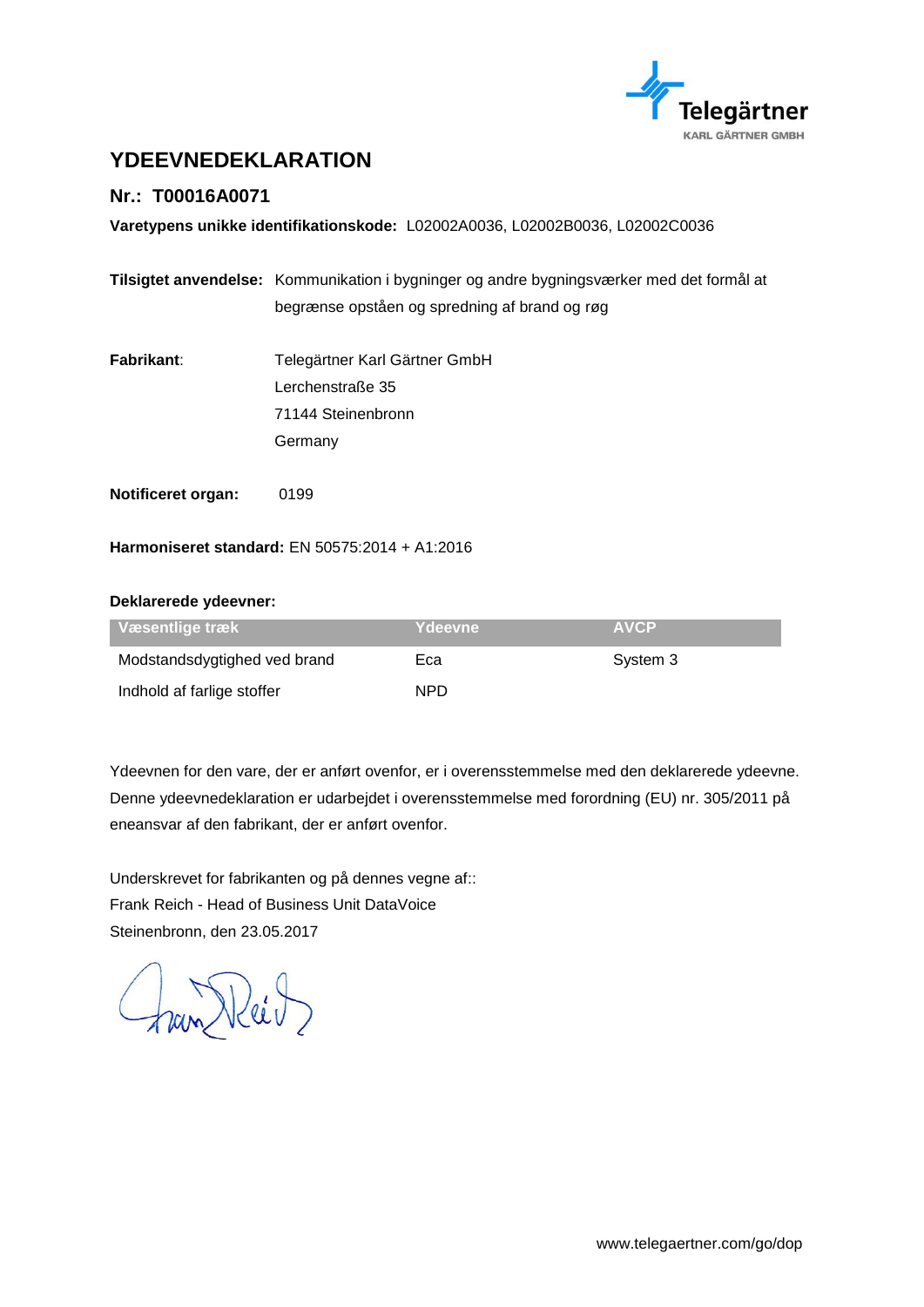

# <span id="page-7-0"></span>**TOIMIVUSDEKLARATSIOON**

### **nr: T00016A0071**

**Tootetüübi kordumatu identifitseerimiskood:** L02002A0036, L02002B0036, L02002C0036

| Kavandatud kasutusala(d):    | Kommunikatsioon hoonetes ja teistes ehitistes, mille eesmärk on |  |
|------------------------------|-----------------------------------------------------------------|--|
|                              | piirata tule ja suitsu teket ja levikut.                        |  |
|                              |                                                                 |  |
| Tootja:                      | Telegärtner Karl Gärtner GmbH                                   |  |
|                              | Lerchenstraße 35                                                |  |
|                              | 71144 Steinenbronn                                              |  |
|                              | Germany                                                         |  |
|                              |                                                                 |  |
| Teavitatud asutus(ed):       | 0199                                                            |  |
| <b>Uhtlustatud standard:</b> | EN 50575:2014 + A1:2016                                         |  |
|                              |                                                                 |  |

#### **Deklareeritud toimivus:**

| Olulised tunnused | <b>Jõudlus</b> | <b>AVCP</b> |
|-------------------|----------------|-------------|
| Tuletundlikkus    | Eca            | System 3    |
| Ohtlikud ained:   | <b>NPD</b>     |             |

Eespool kirjeldatud toote toimivus vastab deklareeritud toimivusele. Käesolev toimivusdeklaratsioon on välja antud kooskõlas määrusega (EL) nr 305/2011 eespool nimetatud tootja ainuvastutusel.

Tootja poolt ja nimel allkirjastanud: Frank Reich - Head of Business Unit DataVoice Steinenbronn, 23.05.2017

Fran Reid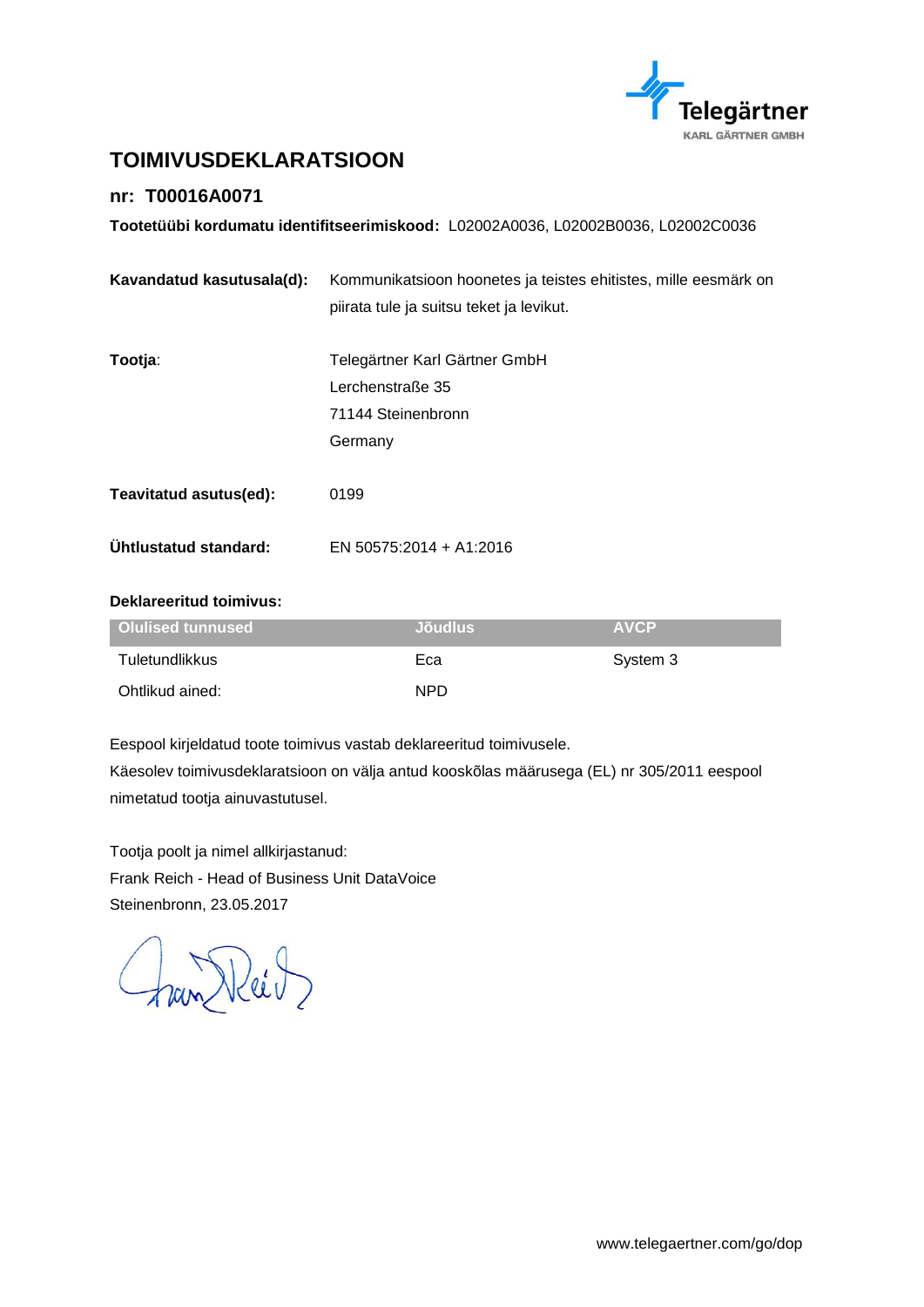

# <span id="page-8-0"></span>**ΔΗΛΩΣΗ ΑΠΟΔΟΣΕΩΝ**

### **Αριθ.: T00016A0071**

**Μοναδικός κωδικός ταυτοποίησης του τύπου του προϊόντος:** L02002A0036, L02002B0036, L02002C0036

| Προβλεπόμενη Χρήση: | Επικοινωνίες σε κτήρια και άλλα κατασκευαστικά έργα με σκοπό τον<br>περιορισμό της πρόκλησης και της εξάπλωσης φωτιάς και καπνού. |
|---------------------|-----------------------------------------------------------------------------------------------------------------------------------|
| Κατασκευαστής:      | Telegärtner Karl Gärtner GmbH<br>Lerchenstraße 35<br>71144 Steinenbronn<br>Germany                                                |
|                     |                                                                                                                                   |

**Κοινοποιημένος(-οι) οργανισμός(-οι):** 0199

**Εναρμονισμένο πρότυπο:** EN 50575:2014 + A1:2016

#### **Δηλωθείσα(-ες) απόδοση (-εις):**

| βασικά χαρακτηριστικά <sub> </sub> | Ισχύς | <b>AVCP</b> |
|------------------------------------|-------|-------------|
| Αντίδραση στη φωτιά                | Eca   | System 3    |
| Επικίνδυνων ουσιών                 | NPD.  |             |

Η απόδοση του προϊόντος που ταυτοποιείται ανωτέρω είναι σύμφωνη με τη (τις) δηλωθείσα(-ες) απόδοση(-εις).

Η δήλωση αυτή των αποδόσεων συντάσσεται σύμφωνα με τον κανονισμό (ΕΕ) αριθ.305/2011, με αποκλειστική ευθύνη του κατασκευαστή που ταυτοποιείται ανωτέρω.

Υπογραφή για λογαριασμό και εξ ονόματος του κατασκευαστή από: Frank Reich - Head of Business Unit DataVoice την/στις: Steinenbronn, 23.05.2017

Fran Reid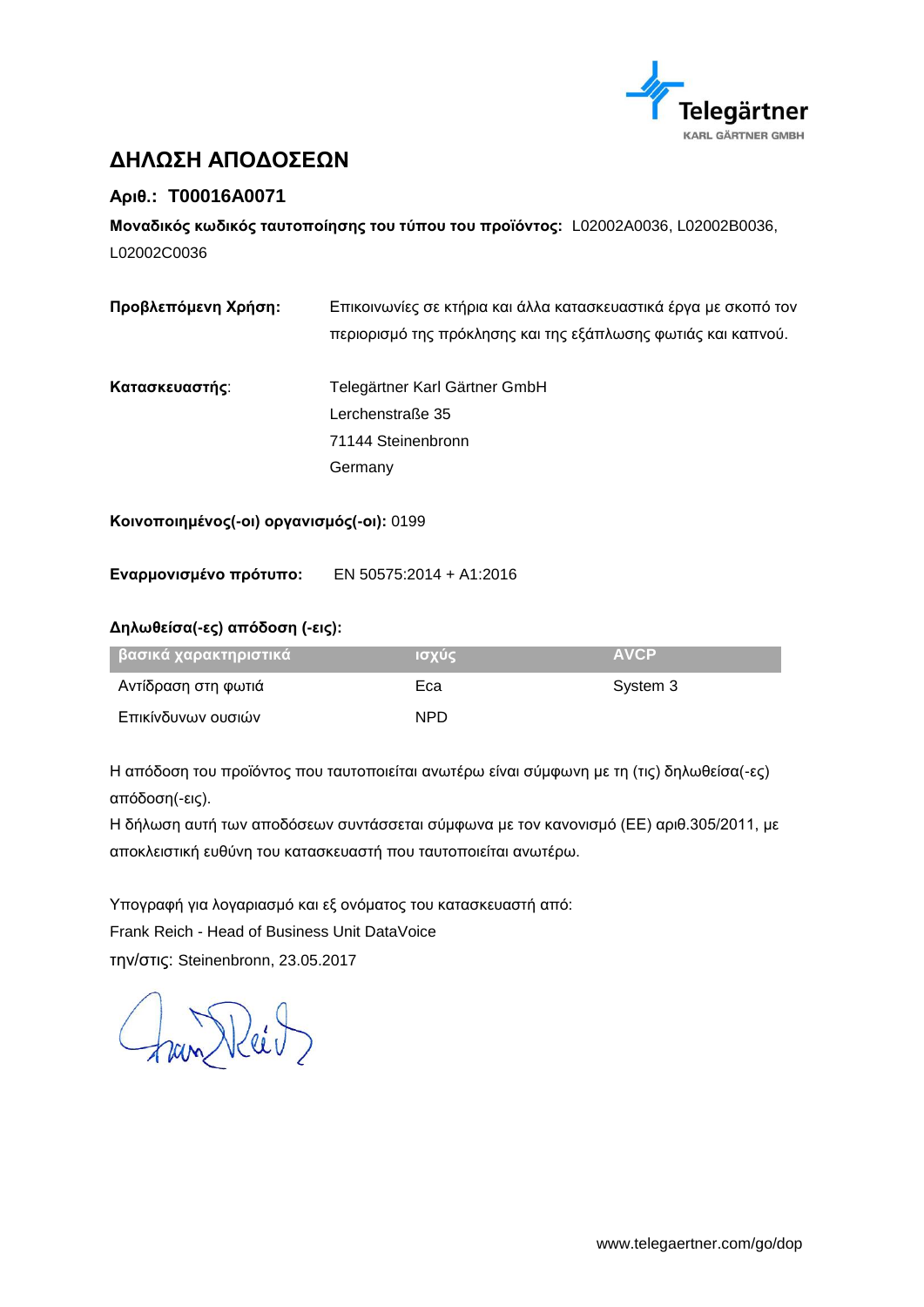

# <span id="page-9-0"></span>**DÉCLARATION DES PERFORMANCES**

### **N o : T00016A0071**

**Code d'identification unique du produit type:** L02002A0036, L02002B0036, L02002C0036

| Usage prévu: | Communication dans les bâtiments et autres constructions, avec l'objectif |
|--------------|---------------------------------------------------------------------------|
|              | de limiter les départs et la propagation des incendies et de la fumée.    |
|              |                                                                           |

**Fabricant**: Telegärtner Karl Gärtner GmbH Lerchenstraße 35 71144 Steinenbronn Germany

**Organisme(s) notifié(s):** 0199

**Norme harmonisée:** EN 50575:2014 + A1:2016

#### **Performances déclarées:**

| principales caractéristiques | <b>Performance</b> | <b>AVCP</b> |
|------------------------------|--------------------|-------------|
| Réaction eu feu:             | Eca                | System 3    |
| Substances dangereuses       | NPD.               |             |

Les performances du produit identifié ci-dessus sont conformes aux performances déclarées. Conformément au règlement (UE) no 305/2011, la présente déclaration des performances est établie sous la seule responsabilité du fabricant mentionné ci-dessus.

Signé pour le fabricant et en son nom par: Frank Reich - Head of Business Unit DataVoice à Steinenbronn, le 23.05.2017

han Reil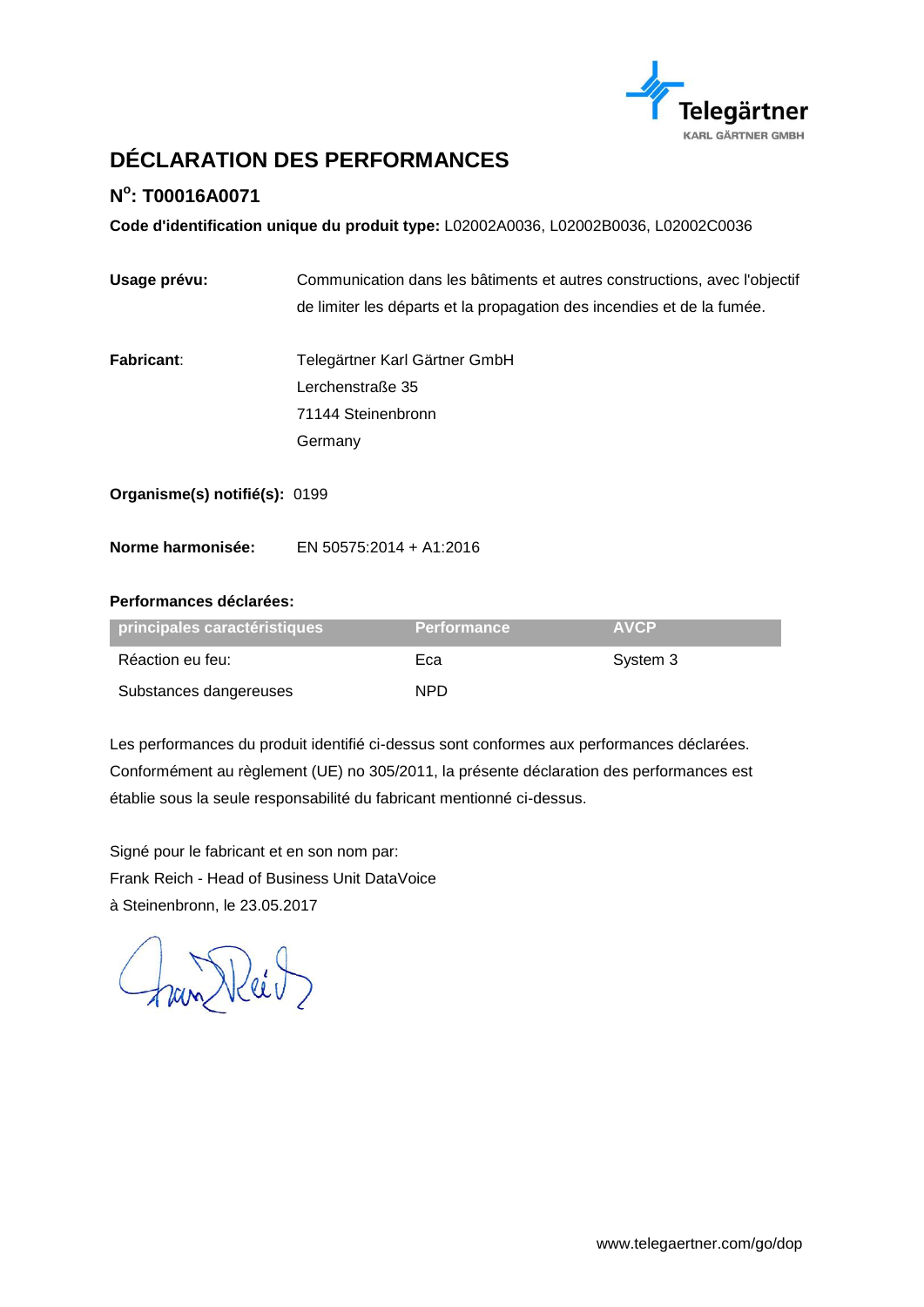

# <span id="page-10-0"></span>**IZJAVA O SVOJSTVIMA**

### **Br.: T00016A0071**

**Jedinstvena identifikacijska oznaka vrste proizvoda:** L02002A0036, L02002B0036,

L02002C0036

| Komunikacija u zgradama i drugim građevinama sa ciljem onemogućavanja |  |  |
|-----------------------------------------------------------------------|--|--|
| nastanka i suzbijanja širenja vatre i dima.                           |  |  |
|                                                                       |  |  |
| Telegärtner Karl Gärtner GmbH                                         |  |  |
| Lerchenstraße 35                                                      |  |  |
| 71144 Steinenbronn                                                    |  |  |
| Germany                                                               |  |  |
| 0199                                                                  |  |  |
| EN 50575:2014 + A1:2016                                               |  |  |
|                                                                       |  |  |

#### **Objavljena svojstva:**

| Glavne značajke   | Svoistvo | <b>AVCP</b> |
|-------------------|----------|-------------|
| Reakcija na vatru | Eca      | System 3    |
| Opasne supstance  | NPD.     |             |

Prije utvrđeno svojstvo proizvoda u skladu je s objavljenim svojstvima. Ova izjava o svojstvima izdaje se, u skladu s Uredbom (EU) br. 305/2011, pod isključivom odgovornošću prethodno utvrđenog proizvođača.

Za proizvođača i u njegovo ime potpisao: Frank Reich - Head of Business Unit DataVoice u Steinenbronn dana 23.05.2017

fran Reit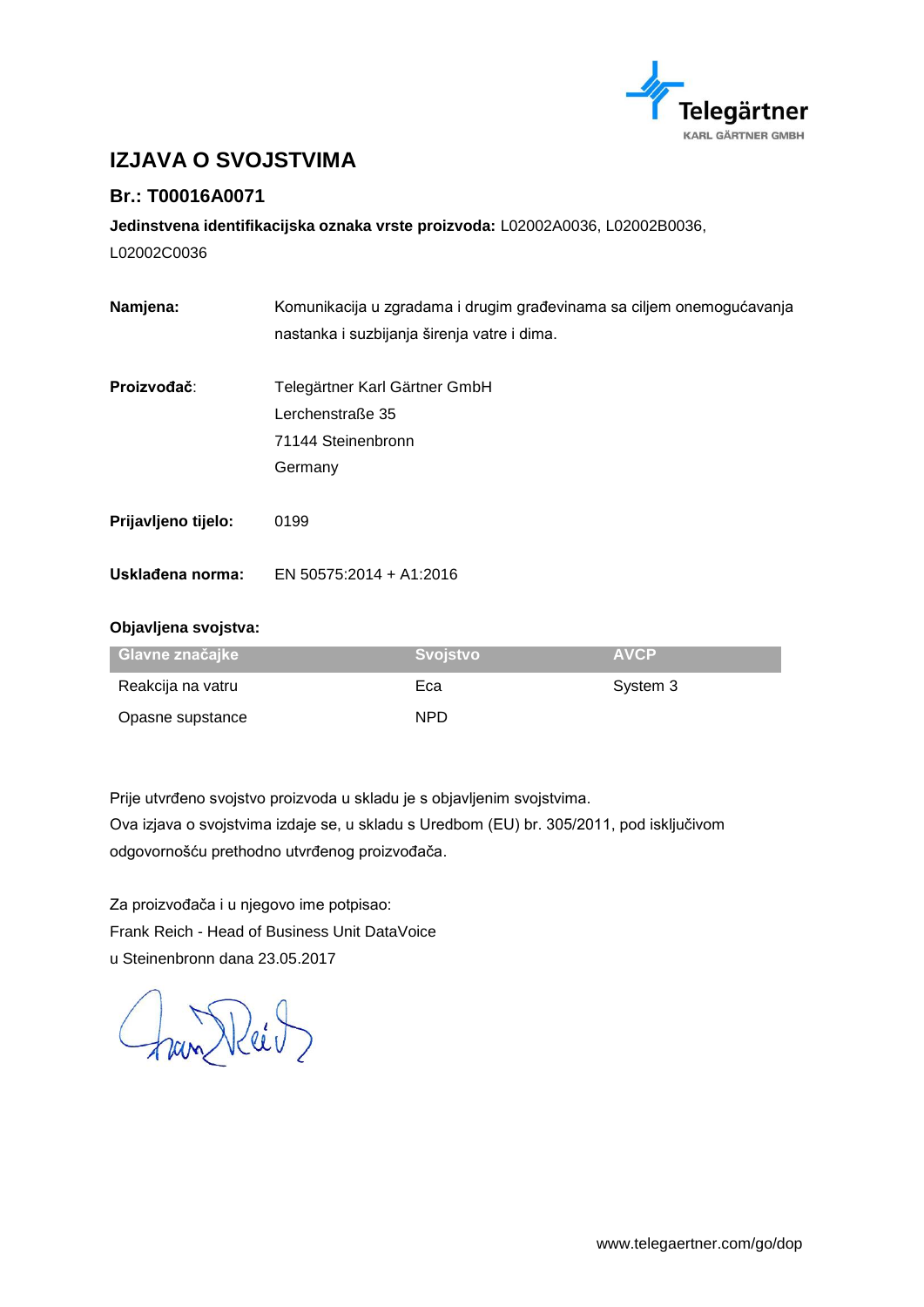

# <span id="page-11-0"></span>**DICHIARAZIONE DI PRESTAZIONE**

### **N: T00016A0071**

**Codice di identificazione unico del prodotto-tipo:** L02002A0036, L02002B0036, L02002C0036

| Usi previsti:              | Comunicazione in edifici e altre opere edili con l'obiettivo di limitare |  |  |
|----------------------------|--------------------------------------------------------------------------|--|--|
|                            | l'insorgenza e la diffusione di fiamme e fumo.                           |  |  |
| <b>Fabbricante:</b>        | Telegärtner Karl Gärtner GmbH                                            |  |  |
|                            | Lerchenstraße 35                                                         |  |  |
|                            | 71144 Steinenbronn                                                       |  |  |
|                            | Germany                                                                  |  |  |
| Organismi notificati: 0199 |                                                                          |  |  |

**Norma armonizzata:** EN 50575:2014 + A1:2016

#### **Prestazioni dichiarate:**

| Caratteristiche principali | <b>Prestazioni</b> | <b>AVCP</b> |
|----------------------------|--------------------|-------------|
| Reazione al fuoco:         | Eca                | System 3    |
| Sostanze pericolose        | NPD.               |             |

La prestazione del prodotto sopra identificato è conforme all'insieme delle prestazioni dichiarate. La presente dichiarazione di responsabilità viene emessa, in conformità al regolamento (UE) n. 305/2011, sotto la sola responsabilità del fabbricante sopra identificato.

Firmato a nome e per conto del fabbricante da: Frank Reich - Head of Business Unit DataVoice in Steinenbronn addì 23.05.2017

Fran Reit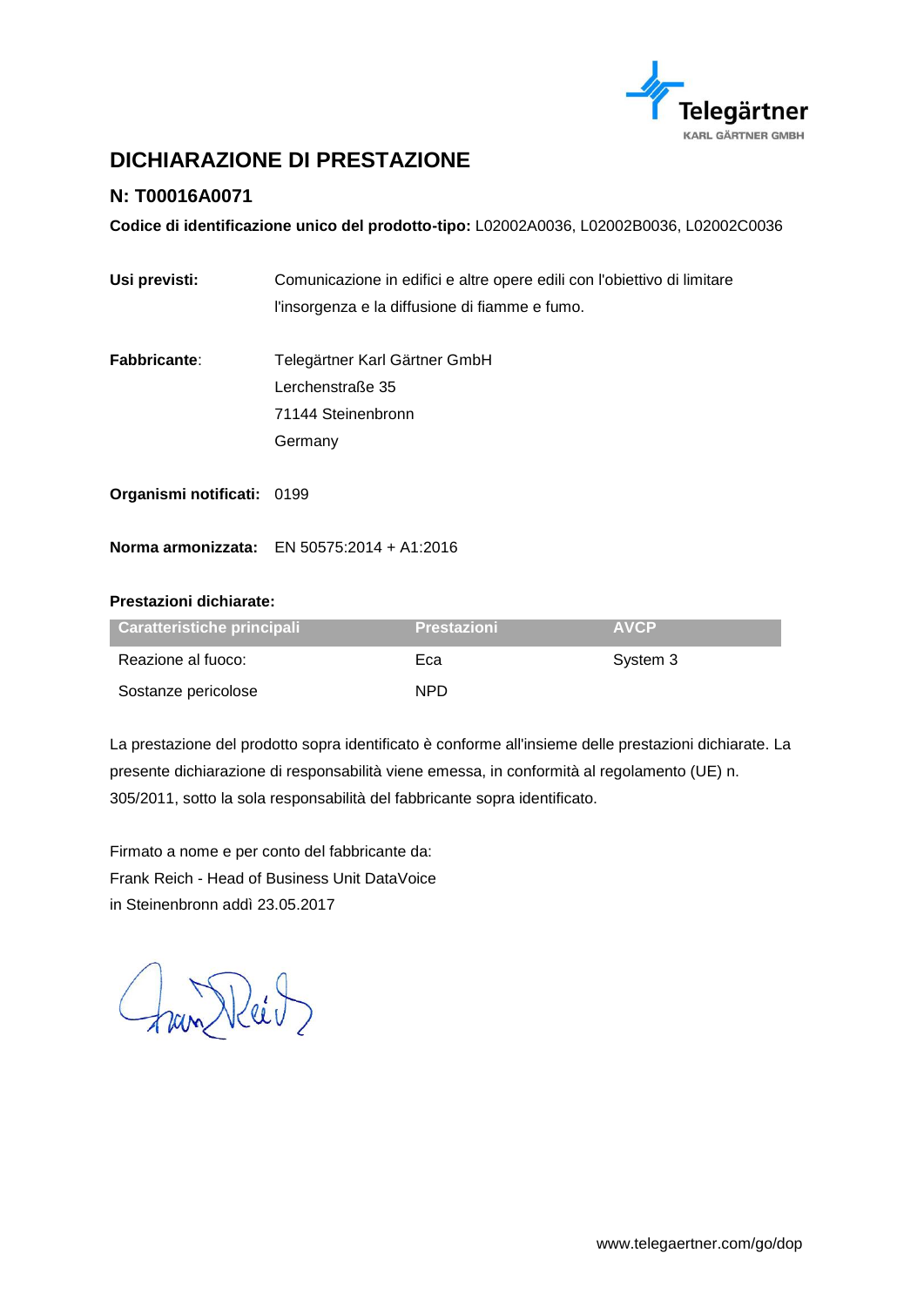

# <span id="page-12-0"></span>**EKSPLUATĀCIJAS ĪPAŠĪBU DEKLARĀCIJA**

### **Nr: T00016A0071**

**Unikālais izstrādājuma tipa identifikācijas numurs:** L02002A0036, L02002B0036, L02002C0036

| Paredzētais izmantojums: | Komunikācijas ēkās un citās būvēs strādā ar mērķi ierobežot uguns |  |
|--------------------------|-------------------------------------------------------------------|--|
|                          | un dūmu rašanos un izplatīšanos.                                  |  |
| Ražotājs:                | Telegärtner Karl Gärtner GmbH                                     |  |
|                          | Lerchenstraße 35                                                  |  |
|                          | 71144 Steinenbronn                                                |  |
|                          | Germany                                                           |  |
| Pazinotā iestāde: 0199   |                                                                   |  |
| Saskanotais standarts:   | EN 50575:2014 + A1:2016                                           |  |

#### **Deklarētās ekspluatācijas īpašības:**

| <b>Galvenās iezīmes</b> | <b>Sniegums</b> | <b>AVCP</b> |
|-------------------------|-----------------|-------------|
| Degamība:               | Eca             | System 3    |
| Bīstamas vielas:        | <b>NPD</b>      |             |

Iepriekš norādītā izstrādājuma ekspluatācijas īpašības atbilst deklarēto ekspluatācijas īpašību kopumam.

Šī ekspluatācijas īpašību deklarācija izdota saskaņā ar Regulu (ES) Nr. 305/2011, un par to ir atbildīgs vienīgi iepriekš norādītais ražotājs.

Parakstīts ražotāja vārdā: Frank Reich - Head of Business Unit DataVoice Steinenbronn, 23.05.2017

Fran Reil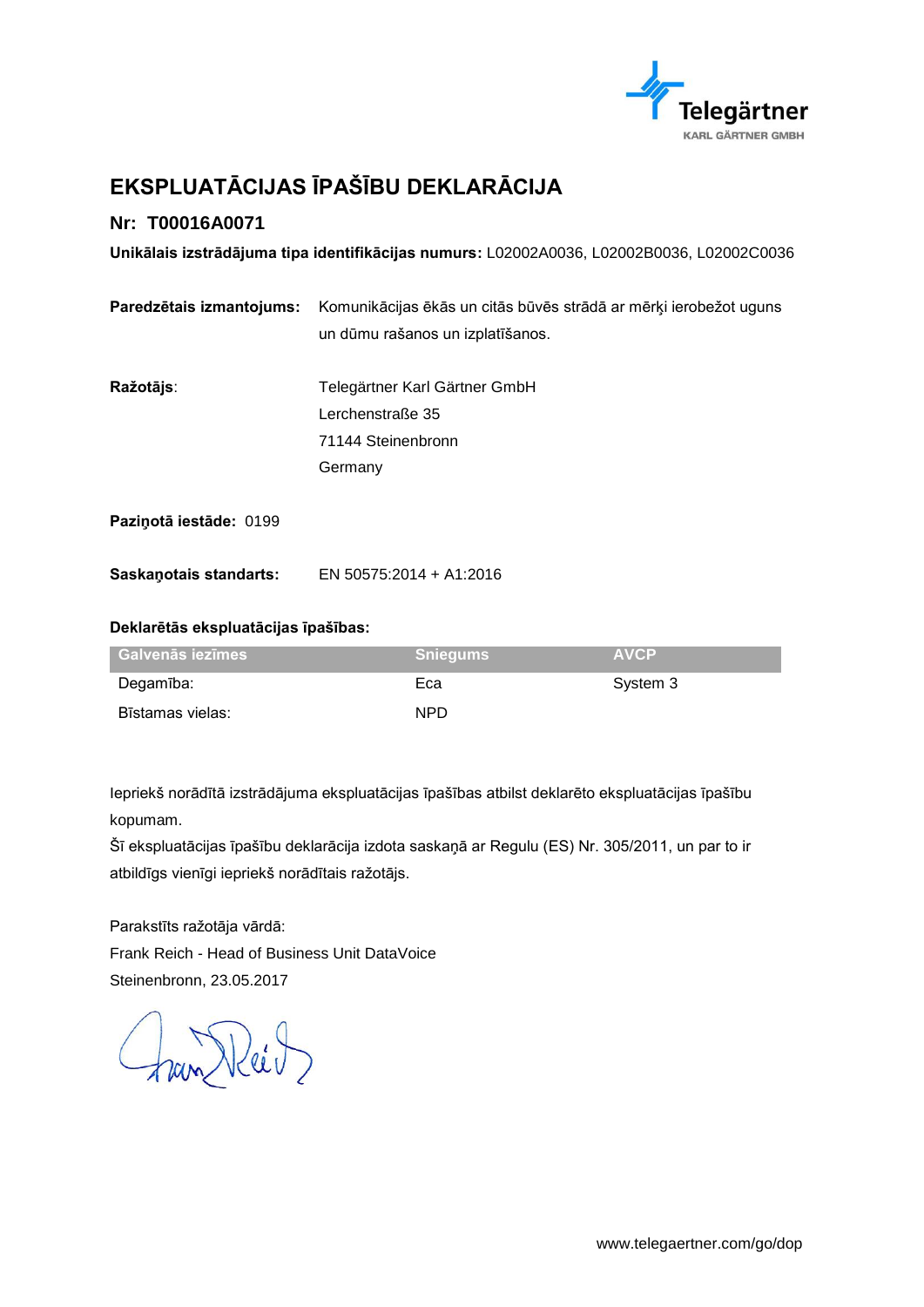

# <span id="page-13-0"></span>**EKSPLOATACINIŲ SAVYBIŲ DEKLARACIJA**

### **Nr.: T00016A0071**

**Produkto tipo unikalus identifikavimo kodas:** L02002A0036, L02002B0036, L02002C0036

**Naudojimo paskirtis:** Komunikacija patalpose ir kituose statiniuose siekiant apriboti ugnies bei dūmų susidarymą ir plitimą.

**Gamintojas**: Telegärtner Karl Gärtner GmbH Lerchenstraße 35 71144 Steinenbronn **Germany** 

**Notifikuotoji įstaiga:** 0199

**Darnusis standartas:** EN 50575:2014 + A1:2016

#### **Deklaruojamos eksploatacinės savybės:**

| Pagrindinės funkcijos ' | <b>Spektaklis</b> | <b>AVCP</b> |
|-------------------------|-------------------|-------------|
| Priešgaisrinės savybės  | Eca               | System 3    |
| Pavojingos medžiagos    | NPD.              |             |

Nurodyto produkto eksploatacinės savybės atitinka visas deklaruotas eksploatacines savybes. Ši eksploatacinių savybių deklaracija pateikiama vadovaujantis Reglamentu (ES) Nr. 305/2011, atsakomybė už jos turinį tenka tik joje nurodytam gamintojui.

Pasirašyta (gamintojo ir jo vardu): Frank Reich - Head of Business Unit DataVoice Steinenbronn, 23.05.2017

fran Reit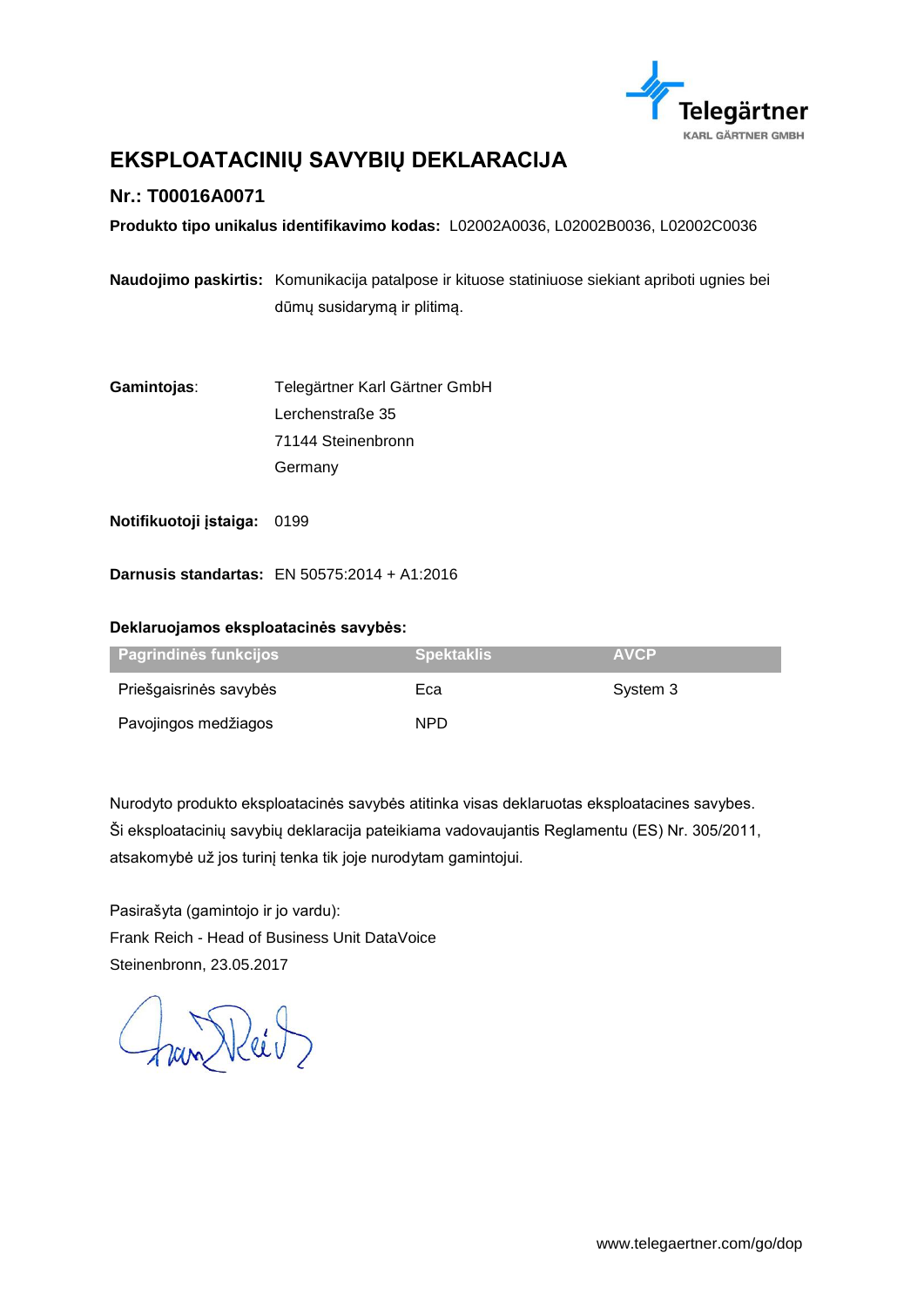

# <span id="page-14-0"></span>**Megfelelőségi Nyilatkozat**

### **Száma: T00016A0071**

**A terméktípus egyedi azonosító kódja:** L02002A0036, L02002B0036, L02002C0036

**Felhasználás célja**: Kommunikáció épületekben és egyéb építményekben. Tűz és füstálló kivitel.

**Gyártó**: Telegärtner Karl Gärtner GmbH Lerchenstraße 35 71144 Steinenbronn Germany

**Bejelentett szerv(ek):** 0199

**Harmonizált szabvány:** EN 50575:2014 + A1:2016

#### **A nyilatkozatban szereplő tulajdonságok:**

| Főbb jellemzők     | , Tulajdonságok <sup>∖</sup> | <b>AVCP</b> |
|--------------------|------------------------------|-------------|
| Tűzveszélyesség:   | Eca                          | System 3    |
| Veszélyes anyagok: | NPD.                         |             |

A fent azonosított termék Paramétere/paraméterei teljesítik a fenti szabványban előírt feltételeket. A 305/2011/EU rendeletnek megfelelően e teljesítménynyilatkozat kiadásáért kizárólag a fent meghatározott gyártó a felelős.

A gyártó nevében és részéről aláíró személy: Frank Reich - Head of Business Unit DataVoice helységben Steinenbronn - án/én 23.05.2017

Fran Reit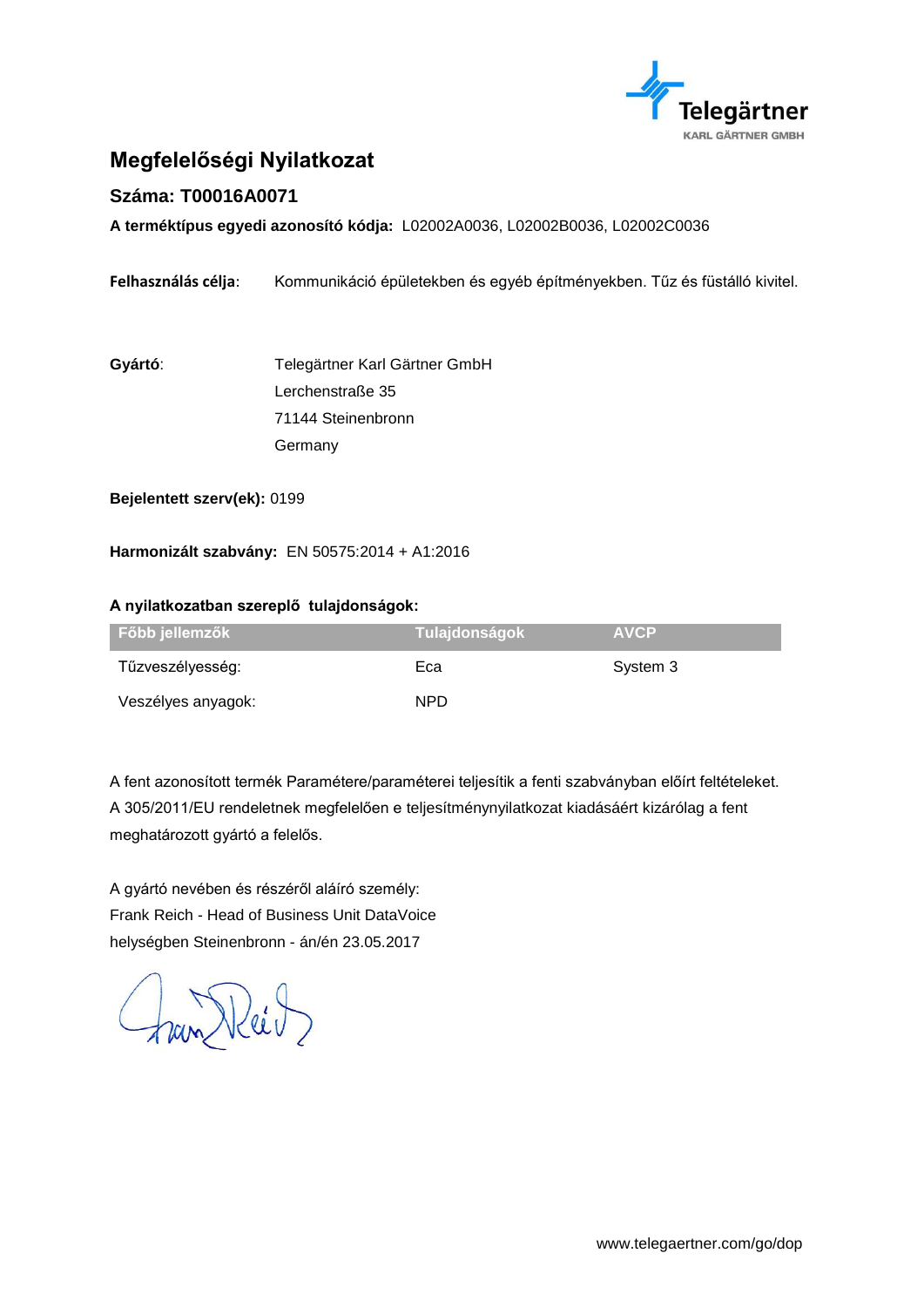

### <span id="page-15-0"></span>**PRESTATIEVERKLARING**

### **Nr.: T00016A0071**

**Unieke identificatiecode van het producttype:** L02002A0036, L02002B0036, L02002C0036

| Beoogd gebruik: | Communicatie in gebouwen en andere bouwwerken, met als doel het |
|-----------------|-----------------------------------------------------------------|
|                 | ontstaan en de uitbreiding van brand en rook te beperken.       |

**Fabrikant**: Telegärtner Karl Gärtner GmbH Lerchenstraße 35 71144 Steinenbronn Germany

**Aangemelde instantie(s):** 0199

#### **Geharmoniseerde norm:** EN 50575:2014 + A1:2016

#### **Aangegeven prestaties:**

| <b>Essentiële kenmerken</b> i     | <b>Prestatie</b> | <b>AVCP</b> |
|-----------------------------------|------------------|-------------|
| Brandgedrag                       | Eca              | System 3    |
| Vrijkomen van gevaarlijke stoffen | NPD.             |             |

De prestaties van het hierboven omschreven product zijn conform de aangegeven prestaties. Deze prestatieverklaring wordt in overeenstemming met Verordening (EU) nr. 305/2011 onder de exclusieve verantwoordelijkheid van de hierboven vermelde fabrikant verstrekt.

Ondertekend voor en namens de fabrikant door: Frank Reich - Head of Business Unit DataVoice te Steinenbronn op 23.05.2017

Fran Reil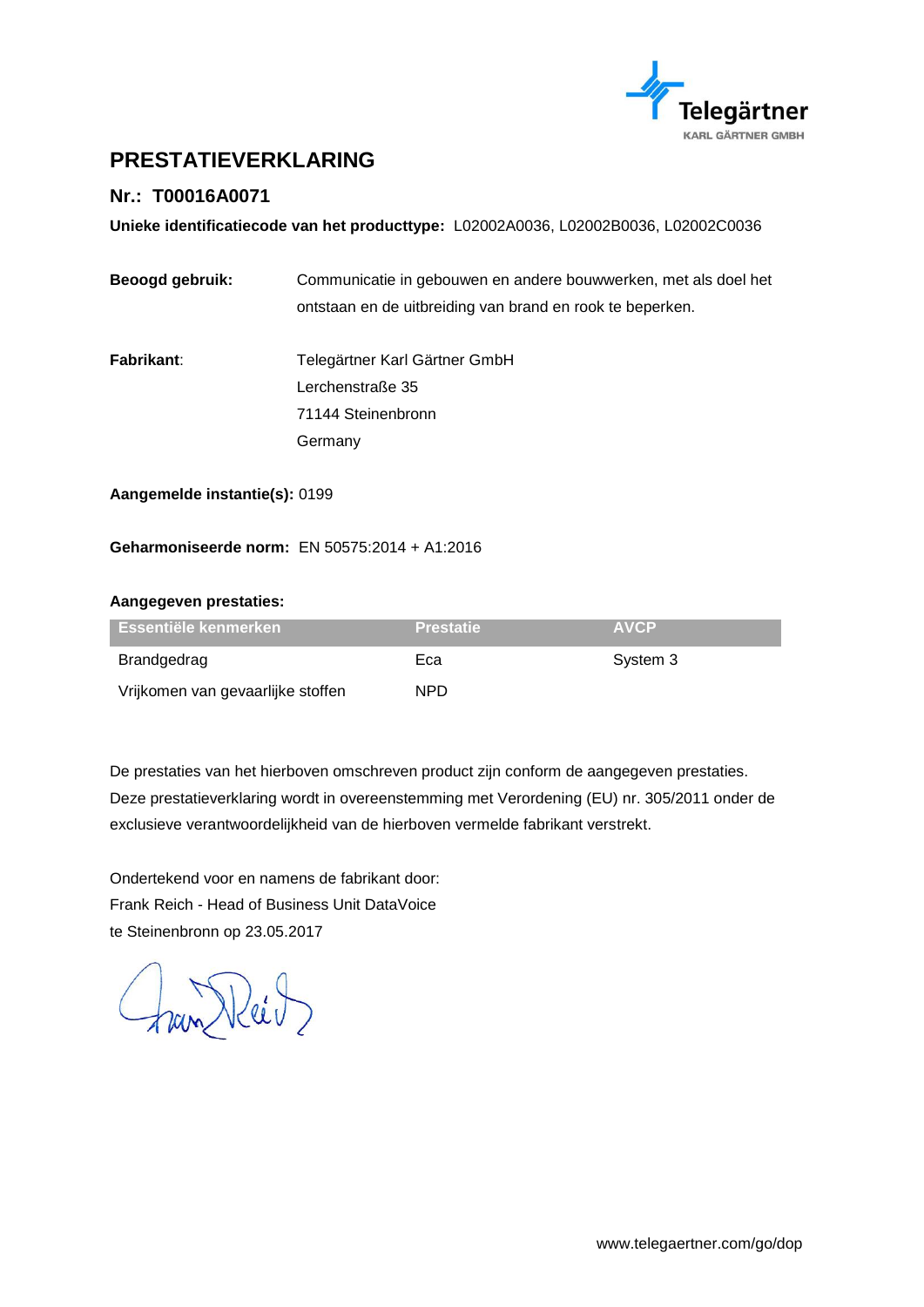

# <span id="page-16-0"></span>**DEKLARACJA WŁAŚCIWOŚCI UŻYTKOWYCH**

### **Nr.: T00016A0071**

**Niepowtarzalny kod identyfikacyjny typu wyrobu:** L02002A0036, L02002B0036, L02002C0036

| Zastosowanie:           | Komunikacja w budynkach i w innych obiektach budowlanych w celu    |  |
|-------------------------|--------------------------------------------------------------------|--|
|                         | ograniczenia powstawania oraz rozprzestrzeniania się ognia i dymu. |  |
| <b>Producent:</b>       | Telegärtner Karl Gärtner GmbH                                      |  |
|                         | Lerchenstraße 35                                                   |  |
|                         | 71144 Steinenbronn                                                 |  |
|                         | Germany                                                            |  |
| Jednostki notyfikowane: | 0199                                                               |  |
| Norma zharmonizowana:   | EN 50575:2014 + A1:2016                                            |  |

#### **Deklarowane właściwości użytkowe:**

| Główne cechy             | Wydainość | <b>AVCP</b> |
|--------------------------|-----------|-------------|
| Reakcja na ogień:        | Eca       | System 3    |
| Substancje niebezpieczne | NPD.      |             |

Właściwości użytkowe określonego powyżej wyrobu są zgodne z zestawem deklarowanych właściwości użytkowych.

Niniejsza deklaracja właściwości użytkowych wydana zostaje zgodnie z rozporządzeniem (UE) nr 305/2011 na wyłączną odpowiedzialność producenta określonego powyżej.

W imieniu producenta podpisał(-a): Frank Reich - Head of Business Unit DataVoice w Steinenbronn dnia 23.05.2017

fran Reit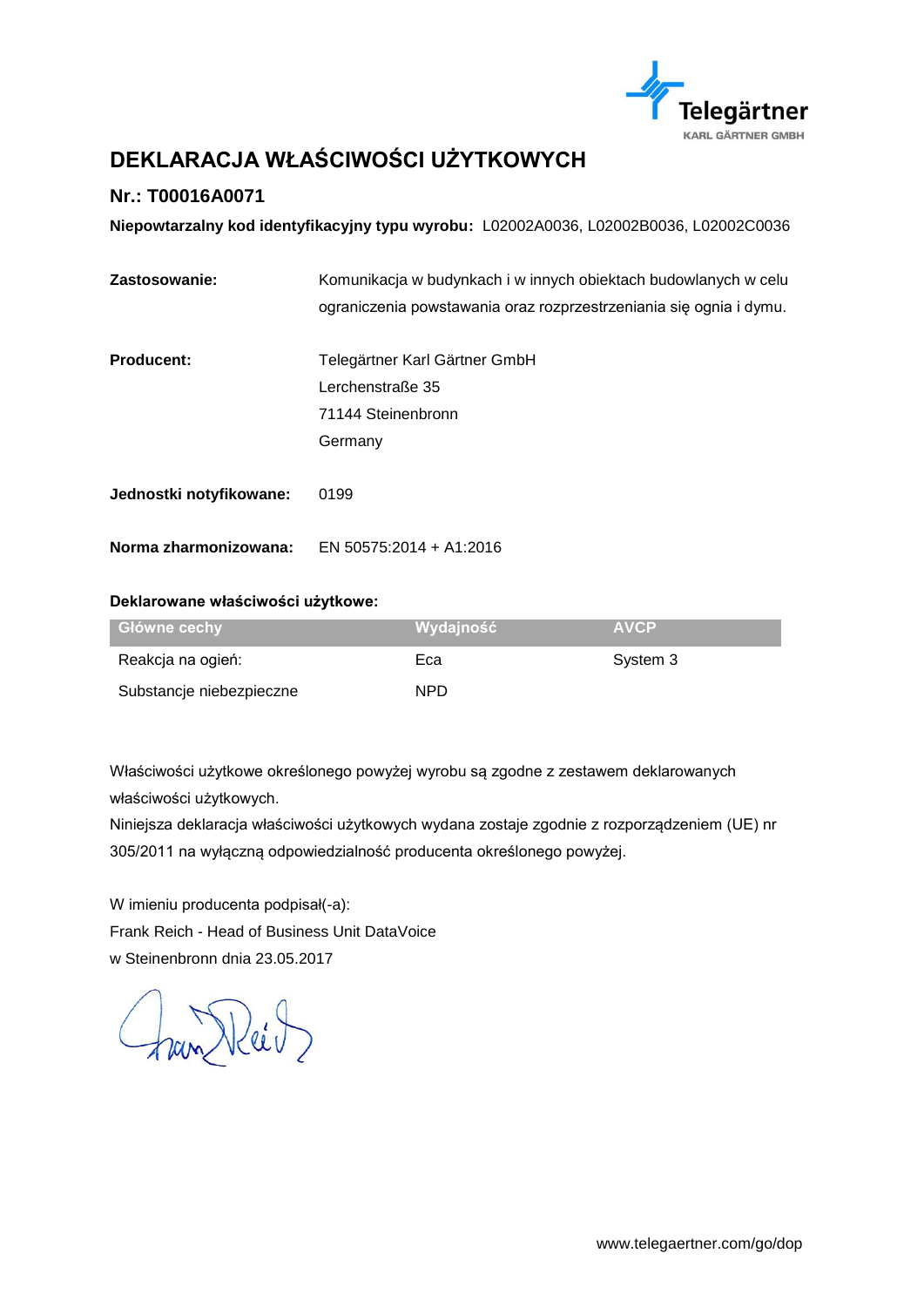

# <span id="page-17-0"></span>**DECLARAÇÃO DE DESEMPENHO**

### **N.<sup>o</sup> : T00016A0071**

**Código de identificação único do produto-tipo:** L02002A0036, L02002B0036, L02002C0036

- **Utilização prevista:** Comunicação em edifícios e outras estruturas com o objetivo de limitar a deflagração e a propagação de incêndios e fumo.
- **Fabricante**: Telegärtner Karl Gärtner GmbH Lerchenstraße 35 71144 Steinenbronn Germany

**Organismo notificado:** 0199

**Norma harmonizada:** EN 50575:2014 + A1:2016

#### **Desempenhos declarados:**

| <b>Principais características</b> | <b>Desempenhos</b> | <b>AVCP</b> |
|-----------------------------------|--------------------|-------------|
| Reação ao fogo                    | Eca                | System 3    |
| Substâncias perigosas             | NPD.               |             |

O desempenho do produto identificado acima está em conformidade com o conjunto de desempenhos declarados.

A presente declaração de desempenho é emitida, em conformidade com o Regulamento (UE) n.o 305/2011, sob a exclusiva responsabilidade do fabricante identificado acima.

Assinado por e em nome do fabricante por: Frank Reich - Head of Business Unit DataVoice em Steinenbronn em 23.05.2017

han Keit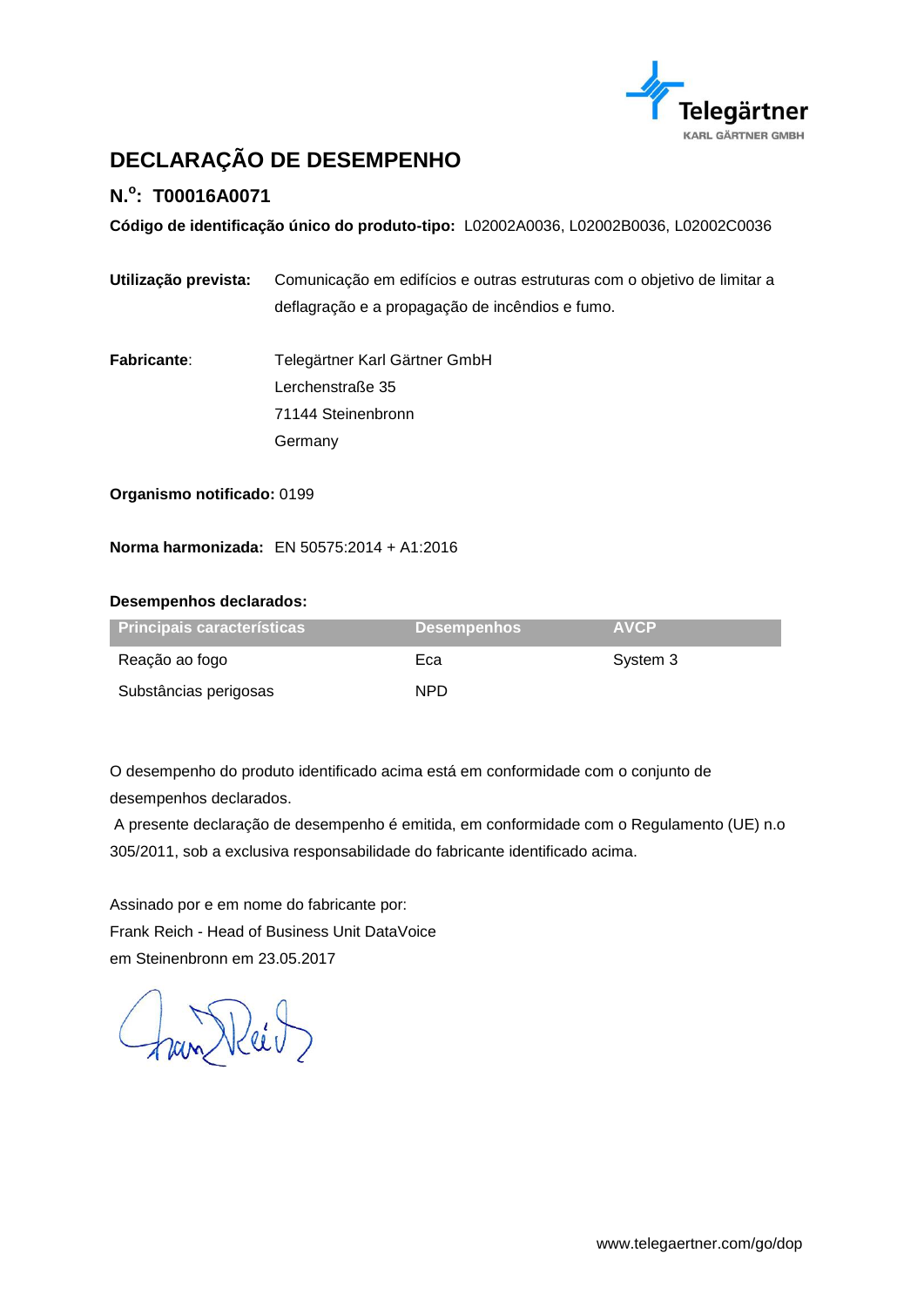

# <span id="page-18-0"></span>**DECLARAȚIA DE PERFORMANȚĂ**

### **Nr: T00016A0071**

**Cod unic de identificare al produsului-tip:** L02002A0036, L02002B0036, L02002C0036

|                            | Utilizări preconizate: Comunicație în clădiri și alte construcții, cu scopul de a limita apariția și<br>extinderea focului și fumului. |
|----------------------------|----------------------------------------------------------------------------------------------------------------------------------------|
| <b>Fabricant:</b>          | Telegärtner Karl Gärtner GmbH                                                                                                          |
|                            | Lerchenstraße 35                                                                                                                       |
|                            | 71144 Steinenbronn                                                                                                                     |
|                            | Deutschland                                                                                                                            |
| <b>Organism notificat:</b> | 0199                                                                                                                                   |
|                            | <b>Standard armonizat:</b> EN 50575:2014 + A1:2016                                                                                     |
| Performanțe declarate:     |                                                                                                                                        |

| Caracteristici principale | <b>Performan</b> | <b>AVCP</b> |
|---------------------------|------------------|-------------|
| Reactie la foc            | Eca              | System 3    |
| Substante periculoase     | NPD.             |             |

Performanța produsului identificat mai sus este în conformitate cu setul de performanțe declarate. Această declarație de performanță este eliberată în conformitate cu Regulamentul (UE) nr. 305/2011, pe răspunderea exclusivă a fabricantului identificat mai sus.

Semnată pentru și în numele fabricantului de către: Frank Reich - Head of Business Unit DataVoice În Steinenbronn la 23.05.2017

Fran Reil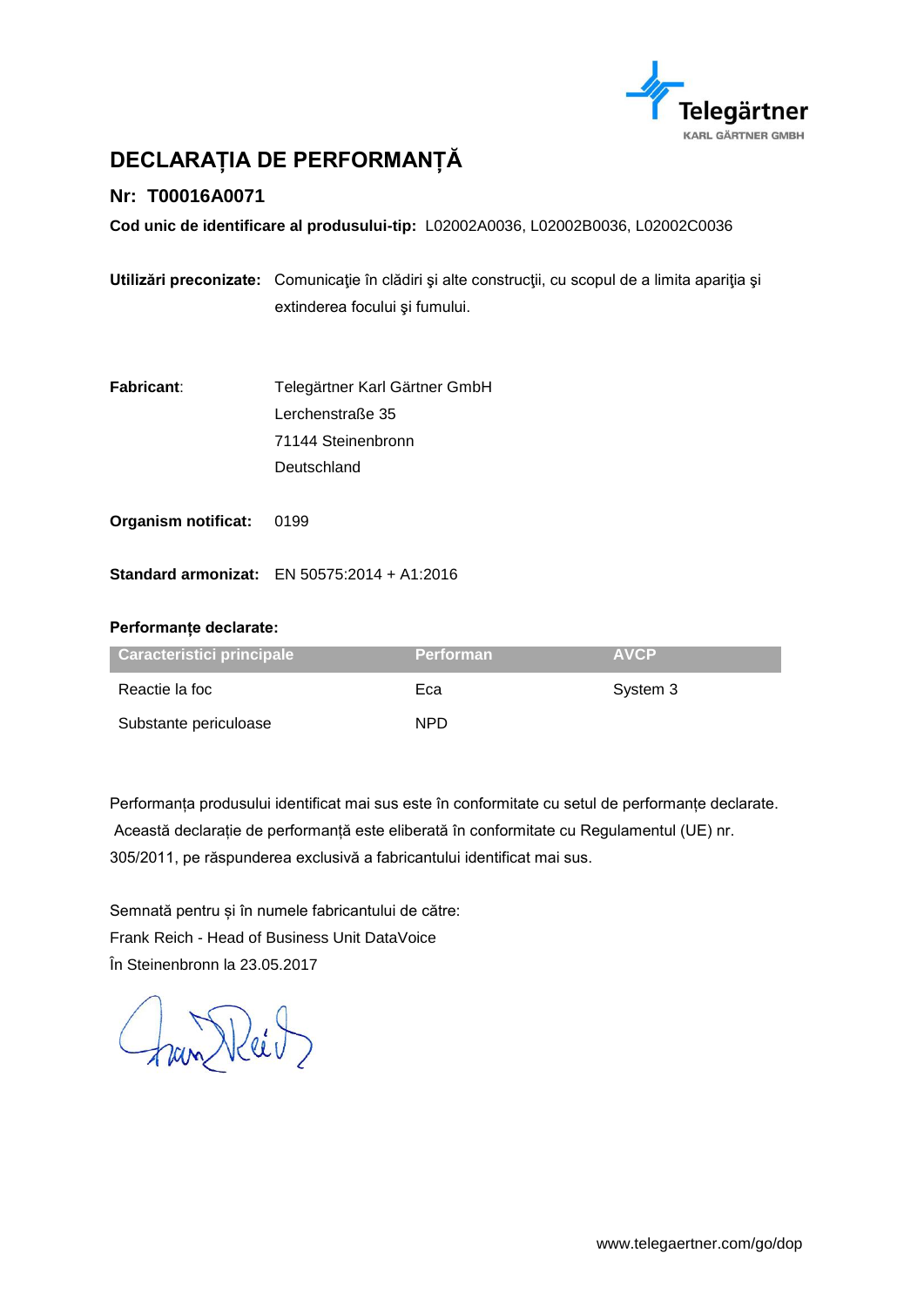

# <span id="page-19-0"></span>**VYHLÁSENIE O PARAMETROCH**

### **č.: T00016A0071**

**Jedinečný identifikačný kód typu výrobku:** L02002A0036, L02002B0036, L02002C0036

|                               | Zamýšľané použitie/použitia: Komunikácia v budovách a iných stavebných objektoch, s cieľom |  |
|-------------------------------|--------------------------------------------------------------------------------------------|--|
|                               | obmedziť vznik a šírenie požiaru a dymu.                                                   |  |
|                               |                                                                                            |  |
| Výrobca:                      | Telegärtner Karl Gärtner GmbH                                                              |  |
|                               | Lerchenstraße 35                                                                           |  |
|                               | 71144 Steinenbronn                                                                         |  |
|                               | Germany                                                                                    |  |
|                               |                                                                                            |  |
| Notifikovaný(-é) subjekt(-y): | 0199                                                                                       |  |
|                               |                                                                                            |  |
| Harmonizovaná norma:          | EN 50575:2014 + A1:2016                                                                    |  |

#### **Deklarované parametre:**

| Wesentliche Merkmale | <b>Parametre</b> | <b>AVCP</b> |
|----------------------|------------------|-------------|
| Reakcia na oheň      | Eca              | System 3    |
| Nebezpečné látky     | NPD.             |             |

Uvedené parametre výrobku sú v zhode so súborom deklarovaných parametrov.

Toto vyhlásenie o parametroch sa v súlade s nariadením (EÚ) č. 305/2011 vydáva na výhradnú zodpovednosť uvedeného výrobcu.

Podpísal(-a) za a v mene výrobcu: Frank Reich - Head of Business Unit DataVoice v Steinenbronn dňa 23.05.2017

Fran Reil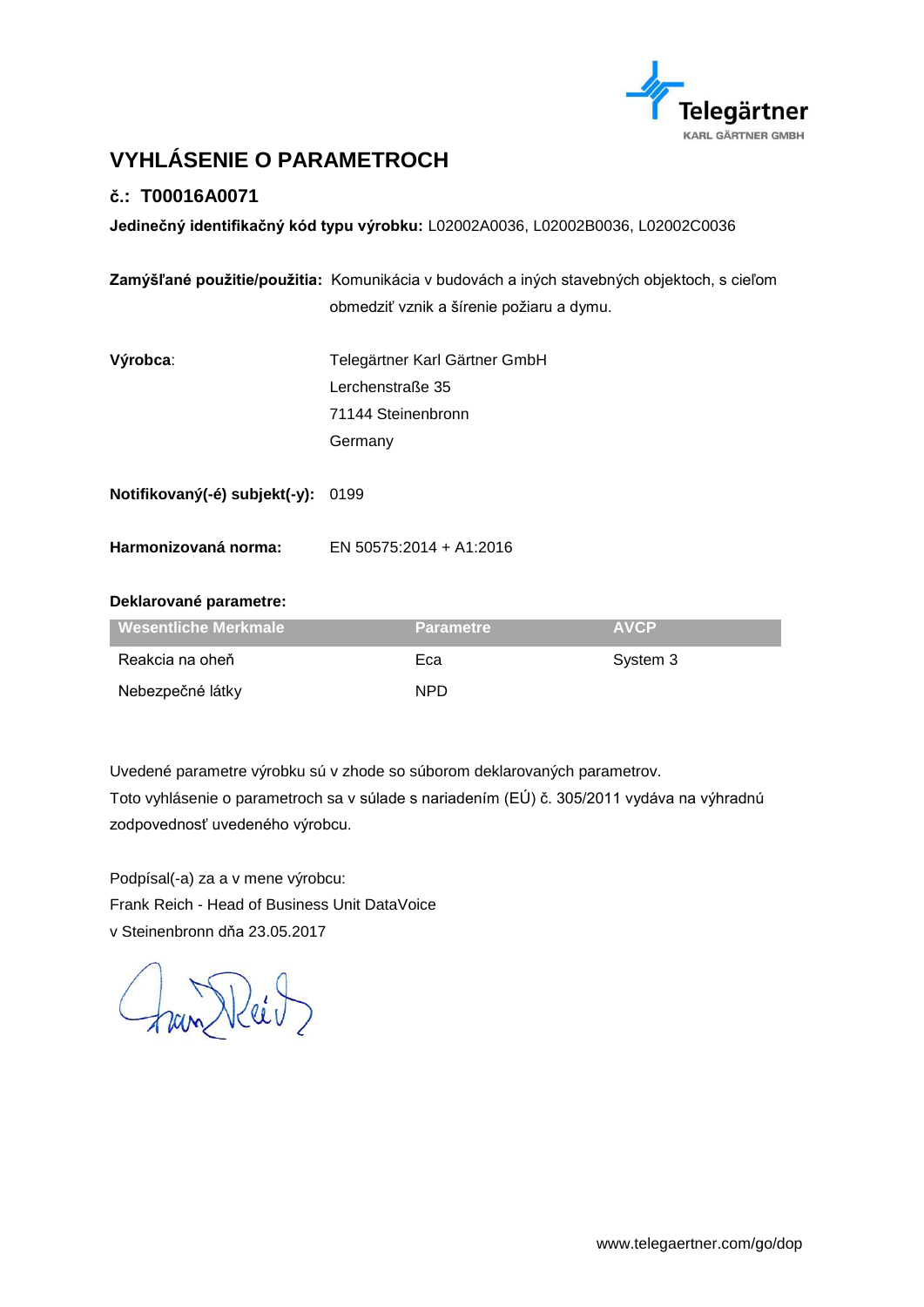

# <span id="page-20-0"></span>**IZJAVA O LASTNOSTIH**

### **Št.: T00016A0071**

**Enotna identifikacijska oznaka tipa proizvoda:** L02002A0036, L02002B0036, L02002C0036

| Predvidena uporaba: | Komunikacija v stavbah in drugih gradbenih objektih, s ciljem, da omejimo<br>nastanek in širjenje požara in dima. |
|---------------------|-------------------------------------------------------------------------------------------------------------------|
| Proizvajalec:       | Telegärtner Karl Gärtner GmbH<br>Lerchenstraße 35<br>71144 Steinenbronn                                           |
|                     | Germany                                                                                                           |
| Priglašeni organi:  | 0199                                                                                                              |

**Harmonizirani standard:** EN 50575:2014 + A1:2016

#### **Navedene lastnosti:**

| <b>Glavne značilnosti</b> | Lastnosti | <b>AVCP</b> |
|---------------------------|-----------|-------------|
| Reakcija v primeru požara | Eca       | System 3    |
| Nevarne snovi             | NPD.      |             |

Lastnosti proizvoda, navedenega zgoraj, so v skladu z navedenimi lastnostmi.

Za izdajo te izjave o lastnostih je v skladu z Uredbo (EU) št. 305/2011 odgovoren izključno proizvajalec, naveden zgoraj.

Podpisal za in v imenu proizvajalca: Frank Reich - Head of Business Unit DataVoice v Steinenbronn dne 23.05.2017:

fran Reit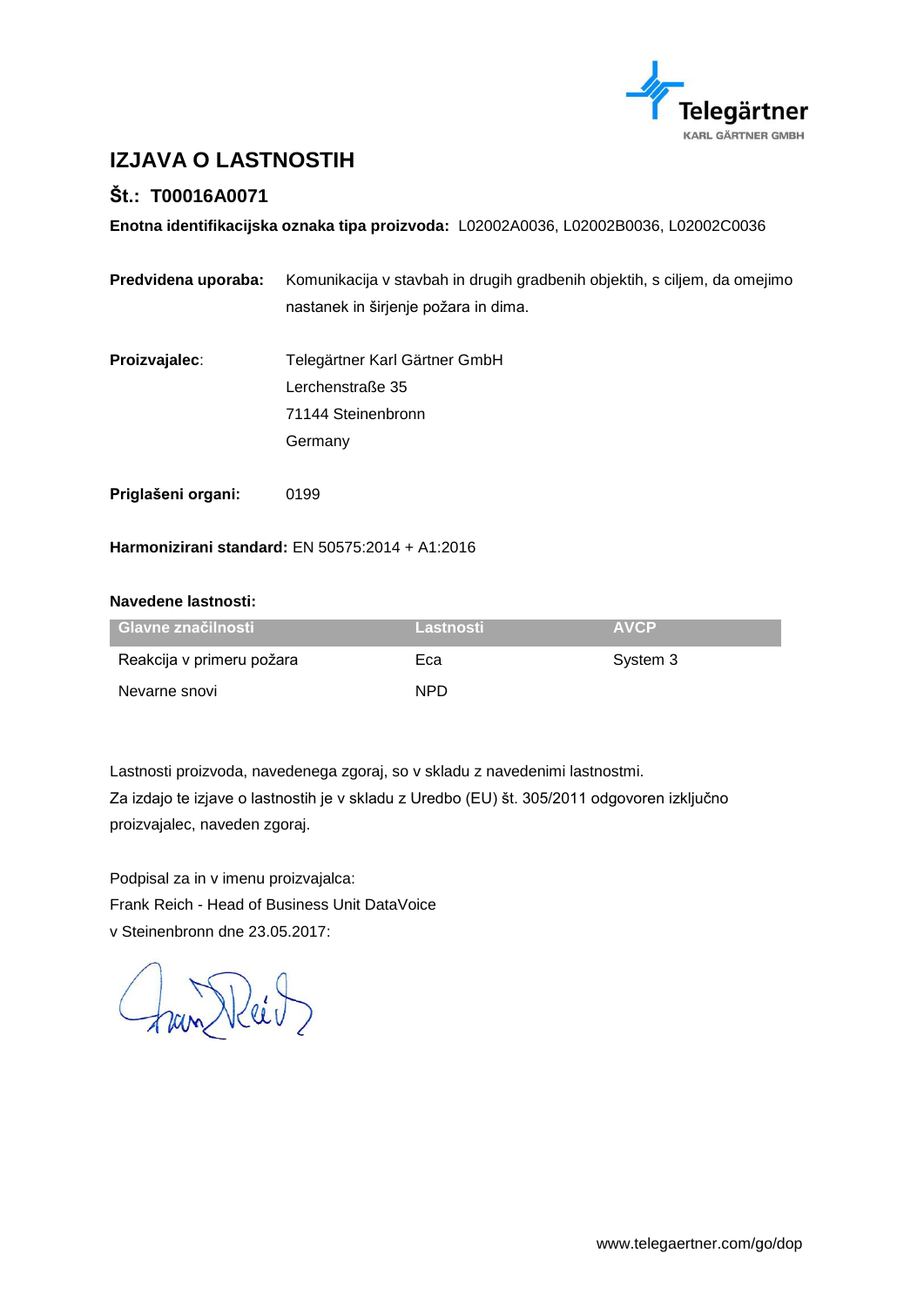

# <span id="page-21-0"></span>**SUORITUSTASOILMOITUS**

### **Nro: T00016A0071**

**Tuotetyypin yksilöllinen tunniste:** L02002A0036, L02002B0036, L02002C0036

|                                                     | Aiottu käyttötarkoitus: Tietoliikennekaapelointi rakennuksissa ja muissa rakennuskohteissa, |  |
|-----------------------------------------------------|---------------------------------------------------------------------------------------------|--|
|                                                     | tarkoituksena rajoittaa tulen syttymistä ja leviämistä sekä                                 |  |
|                                                     | savunmuodostusta                                                                            |  |
|                                                     |                                                                                             |  |
| Valmistaja:                                         | Telegärtner Karl Gärtner GmbH                                                               |  |
|                                                     | Lerchenstraße 35                                                                            |  |
|                                                     | 71144 Steinenbronn                                                                          |  |
|                                                     | Germany                                                                                     |  |
| <b>Ilmoitettu laitos:</b>                           | 0199                                                                                        |  |
| Yhdenmukaistettu standardi: EN 50575:2014 + A1:2016 |                                                                                             |  |

# **Ilmoitetut suoritustasot:**

| Tärkeimmät ominaisuudet | <b>Ominaisuus</b> | <b>AVCP</b> |
|-------------------------|-------------------|-------------|
| Palokäyttäytyminen      | Eca               | System 3    |
| Vaaralliset aineet      | NPD.              |             |

Edellä yksilöidyn tuotteen suoritustaso on ilmoitettujen suoritustasojen joukon mukainen. Tämä suoritustasoilmoitus on asetuksen (EU) N:o 305/2011 mukaisesti annettu edellä ilmoitetun valmistajan yksinomaisella vastuulla.

Valmistajan puolesta allekirjoittanut: Frank Reich - Head of Business Unit DataVoice Steinenbronn, 23.05.2017

Frankeit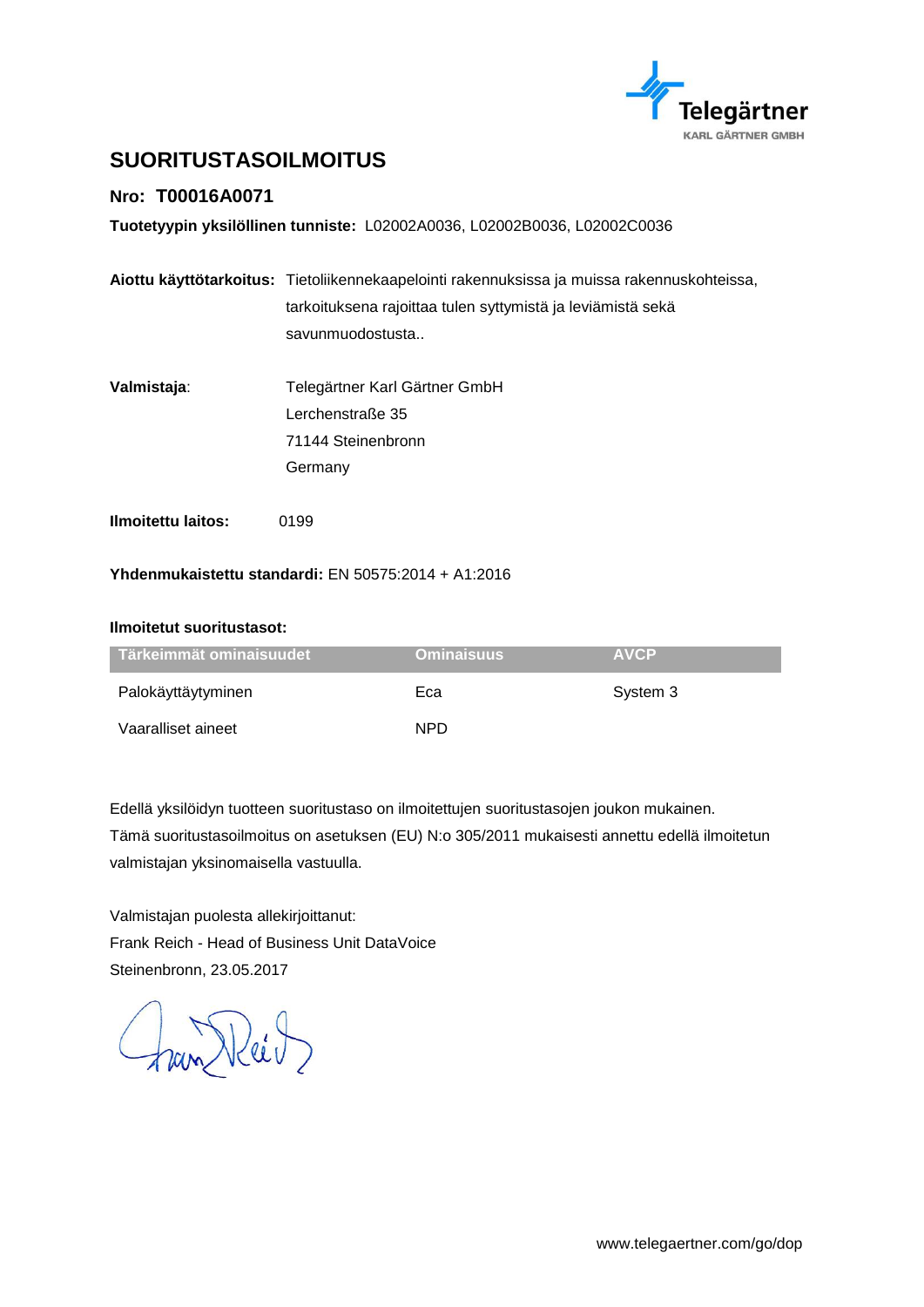

# <span id="page-22-0"></span>**PRESTANDADEKLARATION**

### **Nr: T00016A0071**

**Produkttypens unika identifikationskod:** L02002A0036, L02002B0036, L02002C0036

**Avsedd användning:** Kommunikation i byggnader och andra anläggningar, i syfte att begränsa uppkomst och utbredning av brand och rökutveckling

- **Tillverkare**: Telegärtner Karl Gärtner GmbH Lerchenstraße 35 71144 Steinenbronn **Germany**
- **Anmält orga:** 0199

**Harmoniserad standard:** EN 50575:2014 + A1:2016

#### **Angiven prestanda:**

| ∣ Väsentliga egenskaper    | <b>Prestanda</b> | <b>AVCP</b> |
|----------------------------|------------------|-------------|
| Reaktion vid brandpåverkan | Eca              | System 3    |
| Farliga ämnen              | NPD.             |             |

Prestandan för ovanstående produkt överensstämmer med den angivna prestandan.

Denna prestandadeklaration har utfärdats i enlighet med förordning (EU) nr 305/2011 på eget ansvar av den tillverkare som anges ovan.

Undertecknad på tillverkarens vägnar av: Frank Reich - Head of Business Unit DataVoice Steinenbronn, den 23.05.2017:

han Reit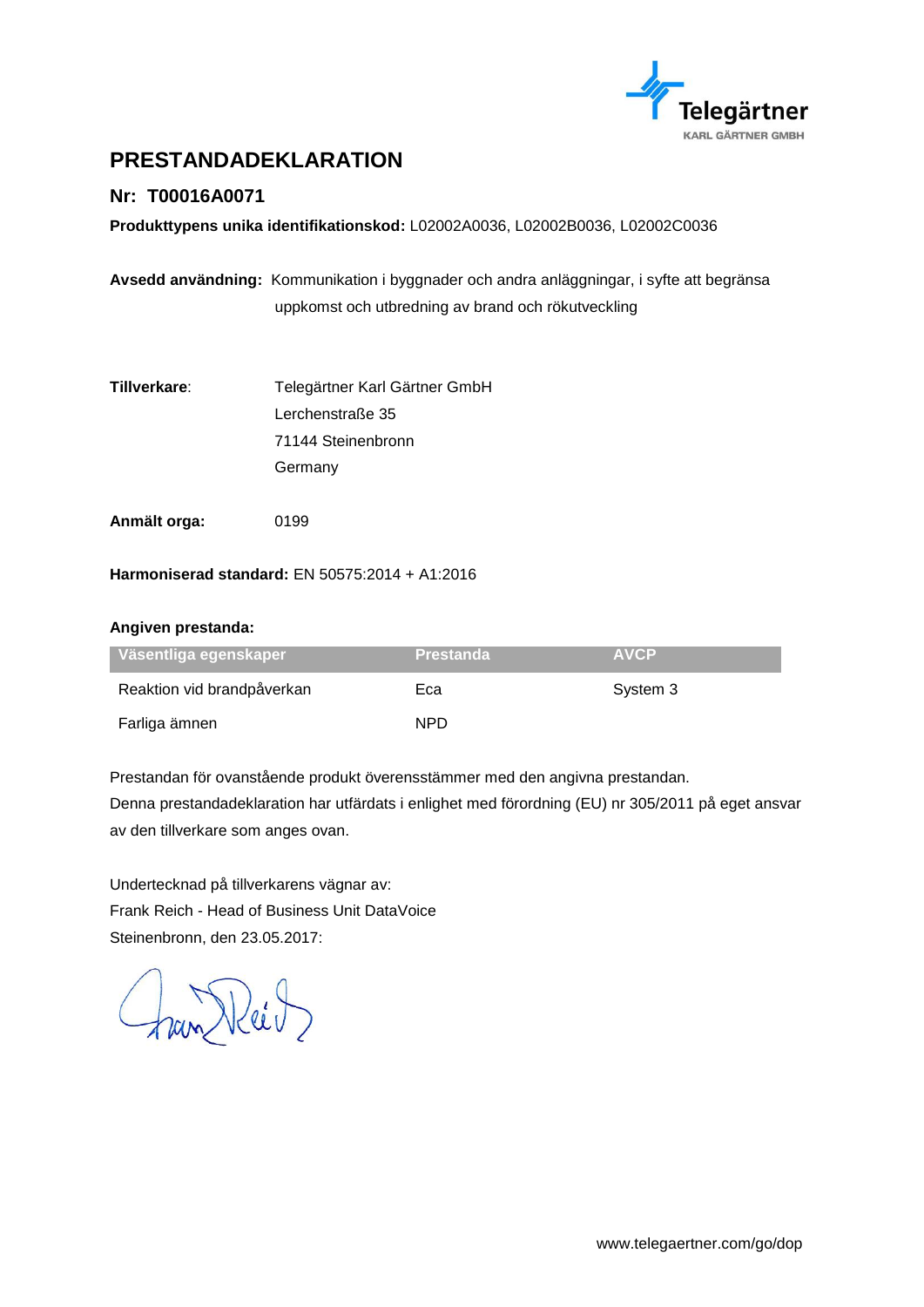

# <span id="page-23-0"></span>**YTELSES DEKLARASJON**

### **Nr: T00016A0071**

**Unik identifikasjons kode for produktet:** L02002A0036, L02002B0036, L02002C0036

|                       | Anvendelses område/områder: Kommunikasjon i bygninger og andre strukturer med sikte på å |  |
|-----------------------|------------------------------------------------------------------------------------------|--|
|                       | begrense fremvekst og spredning av brann og røyk.                                        |  |
|                       |                                                                                          |  |
| Produsent:            | Telegärtner Karl Gärtner GmbH                                                            |  |
|                       | Lerchenstraße 35                                                                         |  |
|                       | 71144 Steinenbronn                                                                       |  |
|                       | Germany                                                                                  |  |
|                       |                                                                                          |  |
| Sertifiserings organ: | 0199                                                                                     |  |
|                       |                                                                                          |  |
| Harmonisert standard: | EN 50575:2014 + A1:2016                                                                  |  |

#### **Ytelses deklarasjon(er) / erklæring(er):**

| Viktige funksjoner         | <b>Ytelses</b> | <b>AVCP</b> |
|----------------------------|----------------|-------------|
| Brannmotstand:             | Eca            | System 3    |
| Innhold av farlige stoffer | NPD.           |             |

Ytelses deklarasjon for produktet beskrevet over er i overenstemmelse med den angitte yteevne. Denne deklarasjon er utstedt, i henhold til EU-Regulativ nr 305/2011, under eget ansvar av den identifiserte produsent beskrevet over.

Signert for, og på vegne av, produsent: Frank Reich - Head of Business Unit DataVoice I Steinenbronn den 23.05.2017

Fran Reit